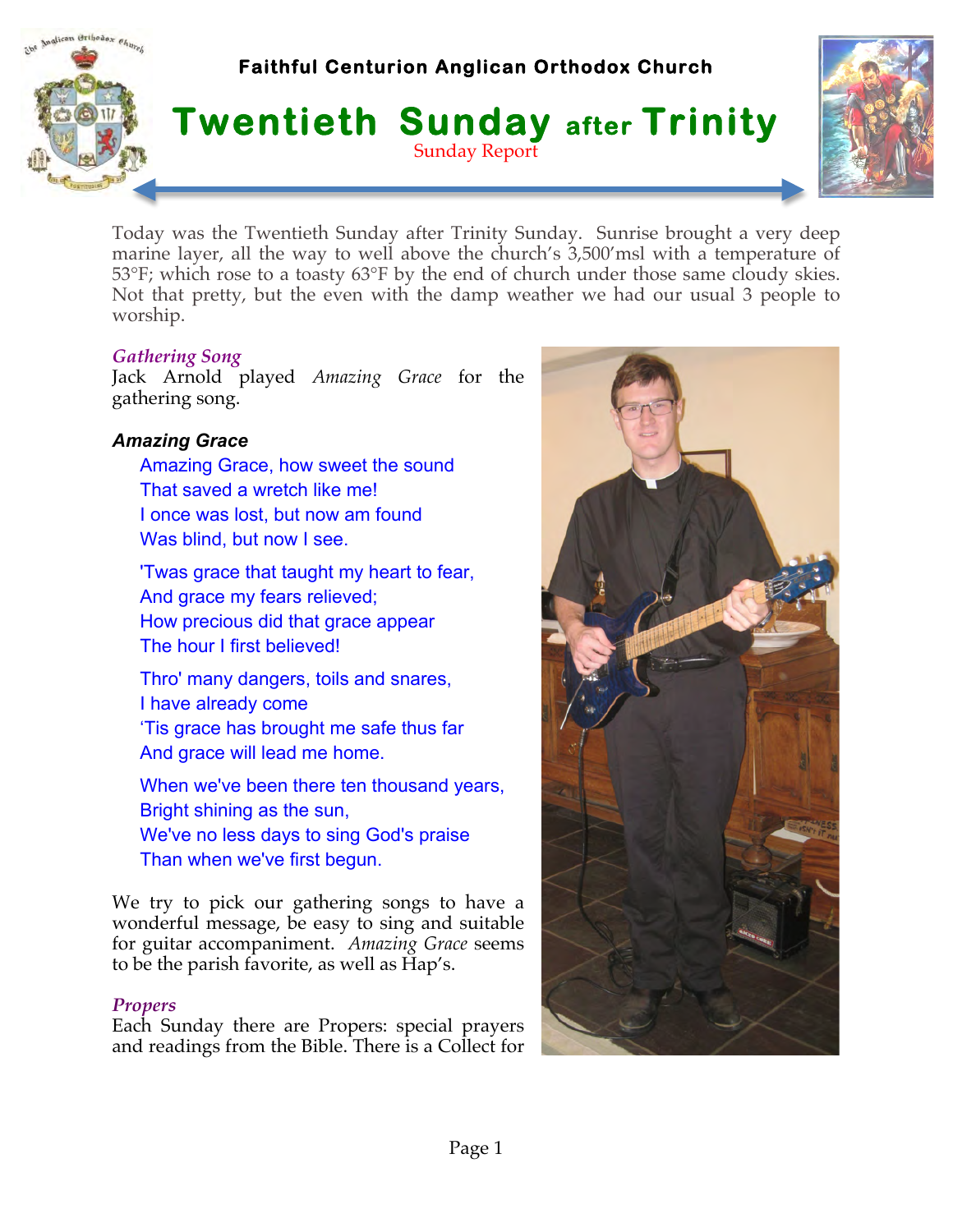the Day; that is a single thought prayer, most written either before the re-founding of the Church of England in the 1540s or written by Bishop Thomas Cranmer, the first Archbishop of Canterbury after the re-founding.

The Collect for the Day is to be read on Sunday and during Morning and Evening Prayer until the next Sunday. The Epistle is normally a reading from one of the various Epistles, or letters, in the New Testament. The Gospel is a reading from one of the Holy Gospels; Matthew, Mark, Luke and John. The Collect is said by the minister as a prayer, the Epistle can be read by either a designated reader (as we do in our church) or by one of the ministers and the Holy Gospel, which during the service in our church is read by an ordained minister or our Deacon.

The propers are the same each year, except if a Red Letter Feast, that is one with propers in the prayerbook, falls on a Sunday, then those propers are to be read instead, except in a White Season, where it is put off. Red Letter Feasts, so called because in the Holy Table Prayerbooks the titles are in red, are special days. Most of the Red Letter Feasts are dedicated to early saints instrumental in the development of the church, others to special events. Some days are particularly special and the Collect for that day is to be used for an octave (eight days) or an entire season, like Advent or Lent.

The Propers for today are found on Page 217-218, with the Collect first:

# Twentieth Sunday after Trinity

*The Collect.*

**ALMIGHTY** and most merciful God, of thy bountiful goodness keep us, we **O** ALMIGHTY and most merciful God, of thy bountiful goodness keep us, we beseech thee, from all things that may hurt us; that we, being ready both in body and soul, may cheerfully accomplish those things which thou commandest; through Jesus Christ our Lord. *Amen*.

Dru Arnold read the Epistle for today, which came from Saint Paul's letter to the



Ephesians beginning at the Fifteenth Verse of the Fifth Chapter. "… the days are evil. … understand… what the will of the Lord is. And be not drunk with wine, wherein is excess; but be filled with the Spirit; speaking to yourselves in psalms and hymns and spiritual songs, singing and making melody in your heart to the Lord; giving thanks always for all things unto God and the Father in the name of our Lord Jesus Christ; …" God wants us to be happy, to be good and to enjoy life. The key to happiness is to do what God asks of you. No more (you can't), no less. Though you fall short, keep trying, that is all God asks. If you find this no other place, listen to the words of St. Paul.

Secause the days are evil. Wherefore be ye not unwise, but understanding what the will of the Lord is. And be not drunk with wine, wherein is excess; but be filled with the Spirit: speaking to vourselves in psalms and hymn because the days are evil. Wherefore be ye not unwise, but understanding what the will of the Lord is. And be not drunk with wine, wherein is excess; but be filled with the Spirit; speaking to yourselves in psalms and hymns and spiritual songs, singing and making melody in your heart to the Lord; giving thanks always for all things unto God and the Father in the name of our Lord Jesus Christ; submitting yourselves one to another in the fear of God.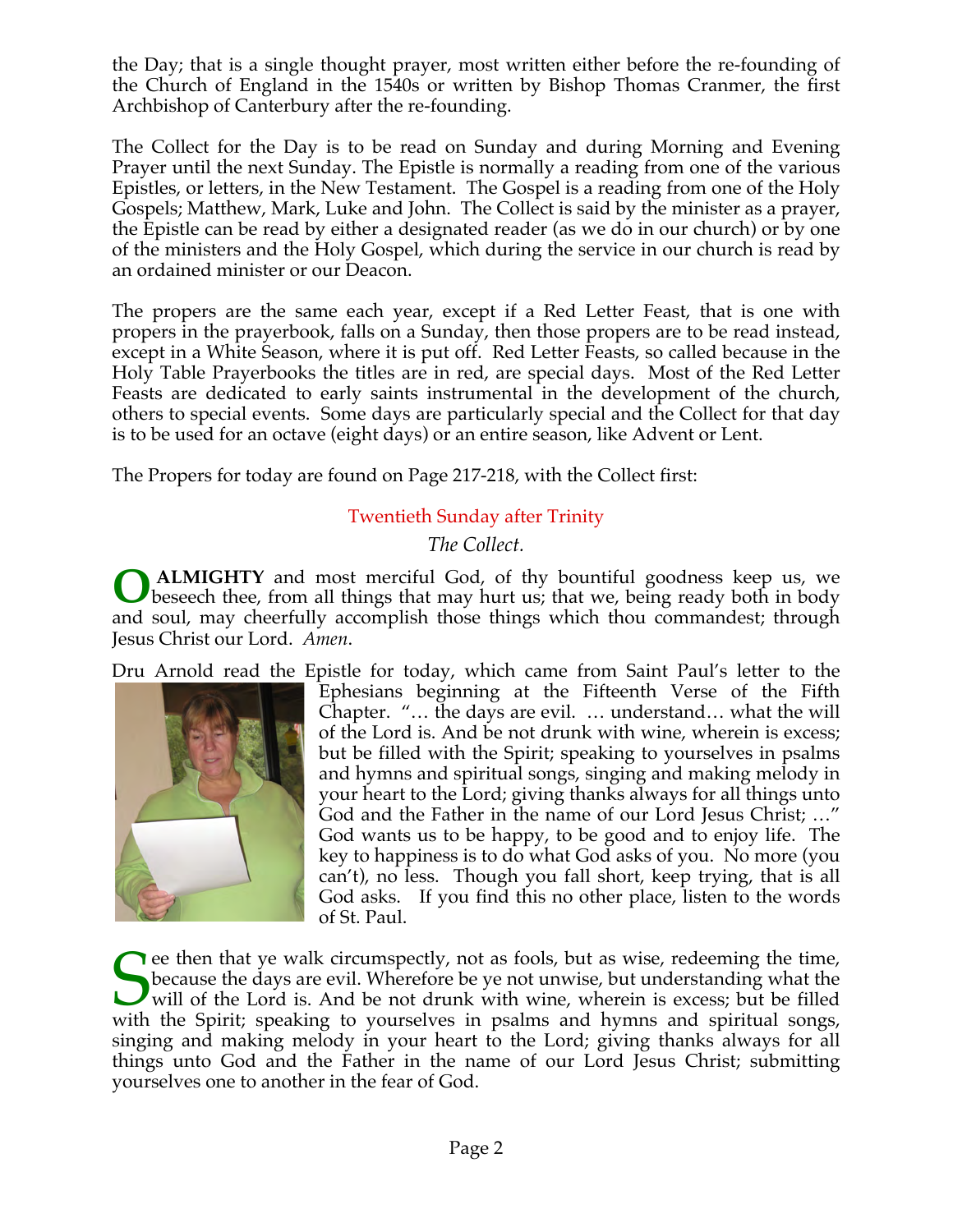Hap Arnold read today's Holy Gospel, which came from the Twenty-Second Chapter of



the Gospel according to St. Matthew beginning at the First Verse. Talking to the priests and scribes, Jesus told one of the wedding parables, "The kingdom of heaven is like unto a certain king, which made a marriage for his son, and sent forth his servants to call them that were bidden to the wedding: and they would not come. Again, he sent forth other servants, saying, Tell them which are bidden, Behold, I have prepared my dinner: my oxen and my fatlings are killed, and all things are ready: come unto the marriage. But they made light of it, and went their ways, one to his farm, another to his merchandise: and the remnant took his servants, and entreated them spitefully, and slew them. But when the king heard thereof, he was wroth: and he sent forth his armies, and destroyed those murderers, and burned

up their city. Then" he sent "his servants ... into the highways" to "gather... together all as many as they found, both bad and good: and the wedding was furnished with guests. And when the king came in to see the guests, he saw there a man which had not on a wedding-garment: and he saith unto him, Friend, how camest thou in hither not having a wedding-garment?<sup>1</sup> And he was speechless. Then said the king to the servants, Bind him hand and foot, and take him away, and cast him into outer darkness; there shall be weeping and gnashing of teeth. For many are called, but few are chosen.

**J** esus said, The kingdom of heaven is like unto a certain king, which made a marriage for his son, and sent forth his servants to call them that were bidden to the wedding: and they would not come. Again, he sent forth o for his son, and sent forth his servants to call them that were bidden to the wedding: and they would not come. Again, he sent forth other servants, saying, Tell them which are bidden, Behold, I have prepared my dinner: my oxen and my fatlings are killed, and all things are ready: come unto the marriage. But they made light of it, and went their ways, one to his farm, another to his merchandise: and the remnant took his servants, and entreated them spitefully, and slew them. But when the king heard thereof, he was wroth: and he sent forth his armies, and destroyed those murderers, and burned up their city. Then saith he to his servants, The wedding is ready, but they which were bidden were not worthy. Go ye therefore into the highways, and as many as ye shall find, bid to the marriage. So those servants went out into the highways, and gathered together all as many as they found, both bad and good: and the wedding was furnished with guests. And when the king came in to see the guests, he saw there a man which had not on a wedding-garment: and he saith unto him, Friend, how camest thou in hither not having a wedding-garment? And he was speechless. Then said the king to the servants, Bind him hand and foot, and take him away, and cast him into outer darkness; there shall be weeping and gnashing of teeth. For many are called, but few are chosen.

 $1$  In that day, the giver of such a feast would have provided wedding garments for those who traveled far and were unable to bring one. In our case, Jesus provides the appropriate garb to those who will wear it, not just accept it and put it to one side.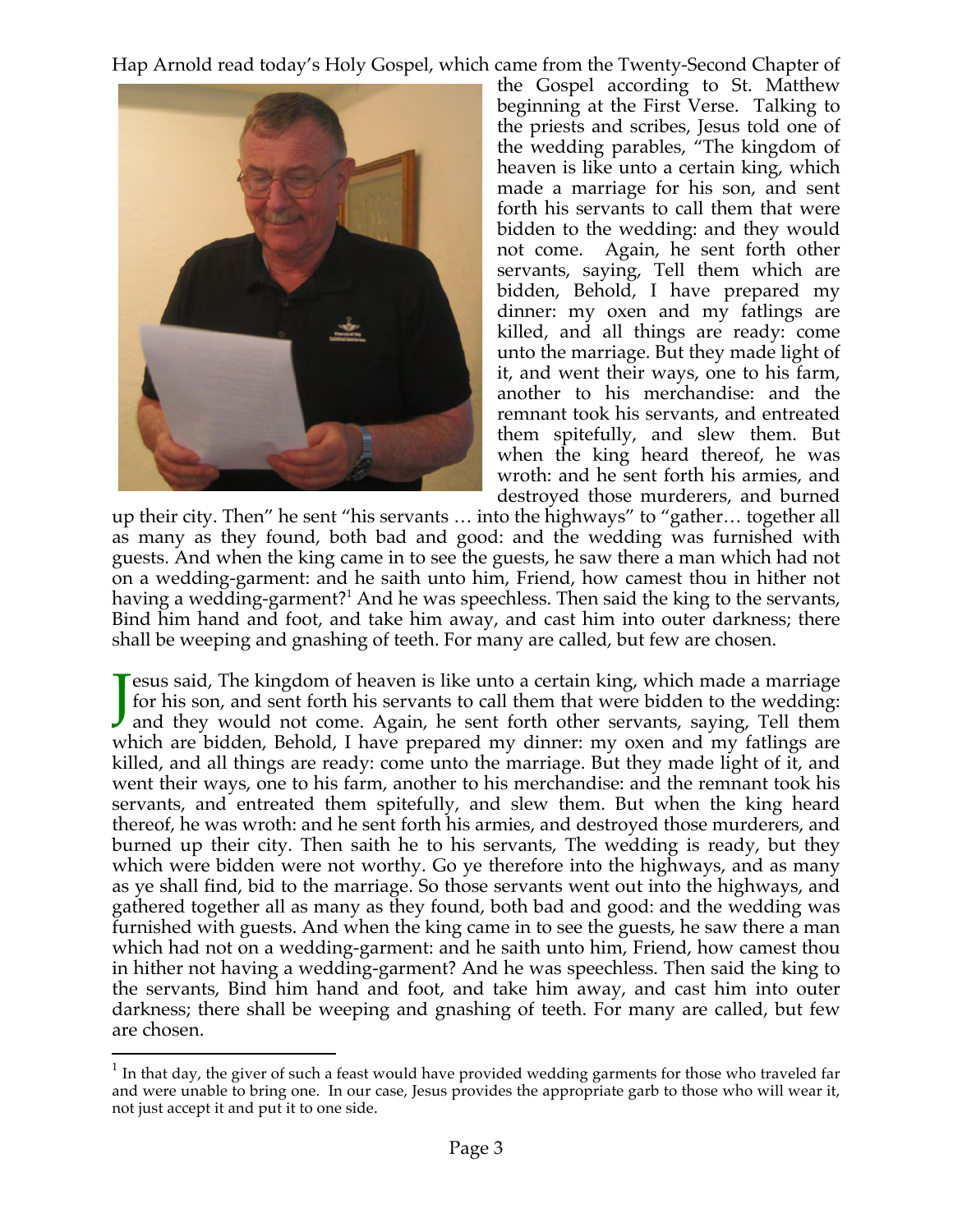### Twentieth Sunday after Trinity

*The Collect.*

**ALMIGHTY** and most merciful God, of thy bountiful goodness keep us, we beseech thee, from all things that may hurt us; that we, being ready both in body and soul, may cheerfully accomplish those things which thou commandest; through Jesus Christ our Lord. *Amen*. **O**

The Collect's prayer that God might keep us from the things that are bad for us so we can do the things He wants us to do ties perfectly with the Epistle and Gospel.

One word that intrigues me from Paul's letter to the Ephesians is "circumspectly", which when I looked it up meant "wary and unwilling to take



risks." I believe Paul meant in these troubled days, we should not be taking risks with our faith, but walking in that which has been tried and true for over two thousands years. We cannot risk comprising the integrity of the faith, with new fangled modernistic New Age spirituality, as some of the more liberal, mega churches are wont to do.

Paul warns us against the dangers of drunkenness, but he does not mean never to drink wine, as some, (the Puritans) would take, but rather have "moderation in all things", which is a similar idea to what Paul says in 1 Corinthians 6:12 "All things are lawful for me, but not all things are profitable. All things are lawful for me, but I will not be mastered by anything." Rather than turn to the excesses of this world, Paul says that we must turn to God and be filled with His Grace of the Holy Spirit. Making joyful noises to the Lord, be it in prayer or in song, and giving thanks always for all things to God.

In our lives, we should be grateful to God more than we are. At least, I know I am often not thankful to Him, when I should be. That is the troublesome aspect of having free will, we so often exercise it, not to the Glory of God, but for our own means. We have to turn away from that temptation, and let the Holy Spirit in and guide us, to thanking God for what He has done for us in our lives.

The Gospel's story has troubled me for many years now, wondering why the King cast out a man, whose only error appeared to be that of the wrong clothes. When I thought about it more, and in many discussions, I came to realize that the wrong clothes, was Jesus metaphor for one that is not prepared for heaven, not walking in God, not filled with the Holy Spirit, and that is why he was cast out of the wedding (which is implied to be heaven. And the King stands in for God in the tale.)

The Collect, Epistle and Gospel tie together, laying out, detailing and reinforcing the same message, ultimately. We have to ready and willing to listen to God, and walk in God, and act with the Holy Spirit in us, in order to have the right "clothes" to enter into the kingdom of heaven.

# **Be of God - Live of God - Act of God**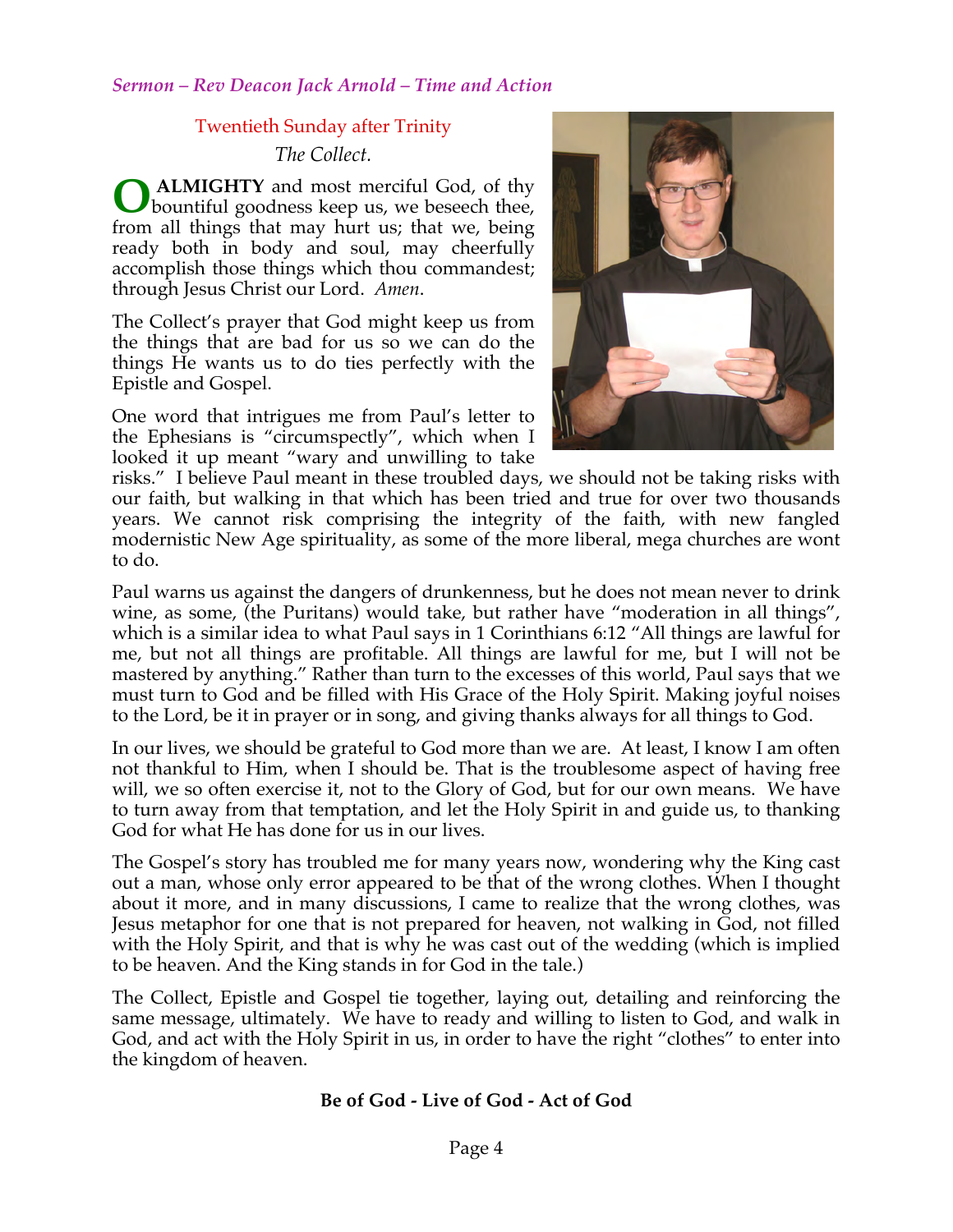#### *Bishop Ogles' Sermon*

We are oft fortunate to get copies of Bishop Jerry's sermon notes. Today is one of those

Sundays. Today's sermon starts off with the collect, and like always, it will give you a lot to consider in your heart.

#### **Sermon Notes**

Saint Bede Anglican Episcopal Church Tucson, Arizona Twentieth Sunday after Trinity 21 October 2012, Anno Domini

#### Twentieth Sunday after Trinity

*The Collect.*



**ALMIGHTY** and most merciful God, of thy **O** ALMIGHTY and most merciful God, of thy bountiful goodness keep us, we beseech thee, from all things that may hurt us; that we, being ready both in body and soul, may cheerfully accomplish those things which thou commandest; through Jesus Christ our Lord. *Amen*.

#### *Saint Matthew 22:1-14*

**1** And Jesus answered and spake unto them again by parables, and said, 2 **The kingdom of** *heaven is like unto a certain king, which made a marriage for his son, 3 And sent forth his servants to call them that were bidden to the wedding: and they would not come. 4 Again, he sent forth other servants, saying, Tell them which are bidden, Behold, I have prepared my dinner: my oxen and my fatlings are killed, and all things are ready: come unto the marriage. 5 But they made light of it, and went their ways, one to his farm, another to his merchandise: 6 And the remnant took his servants, and entreated them spitefully, and slew them. 7 But when the king heard thereof, he was wroth: and he sent forth his armies, and destroyed those murderers, and burned up their city. 8 Then saith he to his servants, The wedding is ready, but they which were bidden were not worthy. 9 Go ye therefore into the highways, and as many as ye shall find, bid to the marriage. 10 So those servants went out into the highways, and gathered together all as many as they found, both bad and good: and the wedding was furnished with guests. 11 And when the king came in to see the guests, he saw there a man which had not on a wedding garment: 12 And he saith unto him, Friend, how camest thou in hither not having a wedding garment? And he was speechless. 13 Then said the king to the servants, Bind him hand and foot, and take him away, and cast him into outer darkness; there shall be weeping and gnashing of teeth. 14 For many are called, but few are chosen.*

Jesus so often spoke in Parables that those whose hearts are open and humble might understand where those whose hearts were arrogant, proud and hardened would not so understand. Jesus relates this parable of marriage that has a double application. It relates to the first institution of God in the Garden at Eden, as well as the relationship between Christ and His Bride. Marriage is viewed with such profound meaning that the very first commandment God gave man involved this sacred institution that exists only between ONE man and ONE woman.

*And God blessed them, and God said unto them, Be fruitful, and multiply, and replenish the earth, and subdue it: and have dominion over the fish of the sea, and over the fowl of the air, and over every living thing that moveth upon the earth*. (Gen 1:28)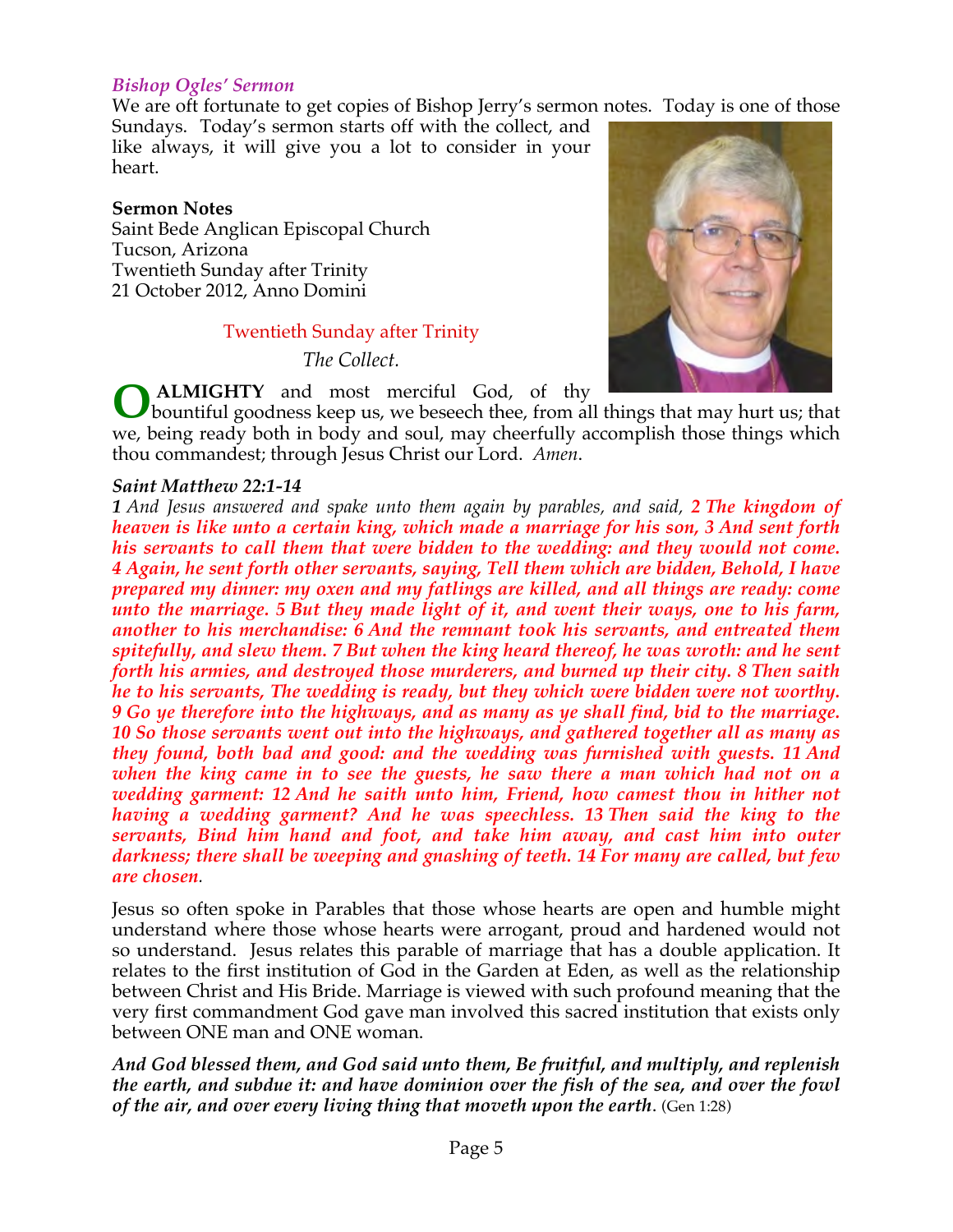Marriage is so important to Christ that He performed His first miracle at Cana of Galilee (which just happened to be a marriage feast.)

Since being the first institution of God in the Garden at Eden, marriage has been sacred and Holy to God – and it must be to us as well. It is an earthly model for the Kingdom of God and the great marriage between Christ and His Bride, the Church.

**"***The kingdom of heaven is like unto a certain king, which made a marriage for his son,*"

This certain king is God the Father. Do I need tell you who the son represents? None other than Jesus Christ, the only Begotten Son of God.

"*And sent forth his servants to call them that were bidden to the wedding: and they would not come*." The great prophets were these servants who called those who were bidden to come, but Israel would not hear them and did not come. They even stoned many of these prophet messengers, and others they sawed in half.

"*Again, he sent forth other servants, saying, Tell them which are bidden, Behold, I have prepared my dinner: my oxen and my fatlings are killed, and all things are ready: come unto the marriage*." The Great King leaves nothing to chance. He prepares ALL we need for our comfort and nourishment and joy. The sacrifice has been made for us – all we must do is come. He desires to honor us by allowing us to honor His Beloved Son.

"*But they made light of it, and went their ways, one to his farm, another to his merchandise*:" Here we see the dreadful preoccupation of the world, and even the church, with our own devices – money, trade and barter, etc. The service to God seems a light thing to them. We today are sorrowfully no different. We `do our duty' in attending service once on Sunday, go back to our troughs and mud, and live as if God were not watching.

"*And the remnant took his servants, and entreated themspitefully, and slew them*."You will recall how wrongly they treated Samuel, Moses, Jeremiah and all the prophets. Even Abel was slain by his brother for living and teaching righteousness. The Apostles, most of whom died brutal deaths, were no less dishonored by those who knew no honor.

"*But when the king heard thereof, he was wroth: and he sent forth his armies, and destroyed those murderers, and burned up their city*." If you have been living under the delusion that God will always show mercy and kindness, you are wrong. Christ Himself shall return to claim His own, and the remainder shall be put to the sword and cast into Hell without mercy! They will have sealed their own fate through the neglect of the things of God. If you have not loved God in this life, you cannot love Him in the next. The tares (unbelievers) shall be gathered by the Holy Angels and burned. Even the details of this prophecy were fulfilled when the armies of Rome came and destroyed Jerusalem in 70 A.D. Many of those same doubtful hearers suffered in that destruction!

"*Then saith he to his servants, The wedding is ready, but they which were bidden were not worthy.<sup>9</sup> Go ye therefore into the highways, and as many as ye shall find, bid to the marriage*." Most of the people of Israel depended upon their pedigree as sons of Abraham; however, they did not rightfully belong to the Old Testament Church of Abraham who looked to the coming of Christ.

# **The noble Stephen proclaimed:**

*And the scripture, foreseeing that God would justify the heathen through faith, preached before the gospel unto Abraham, saying, In thee shall all nations be*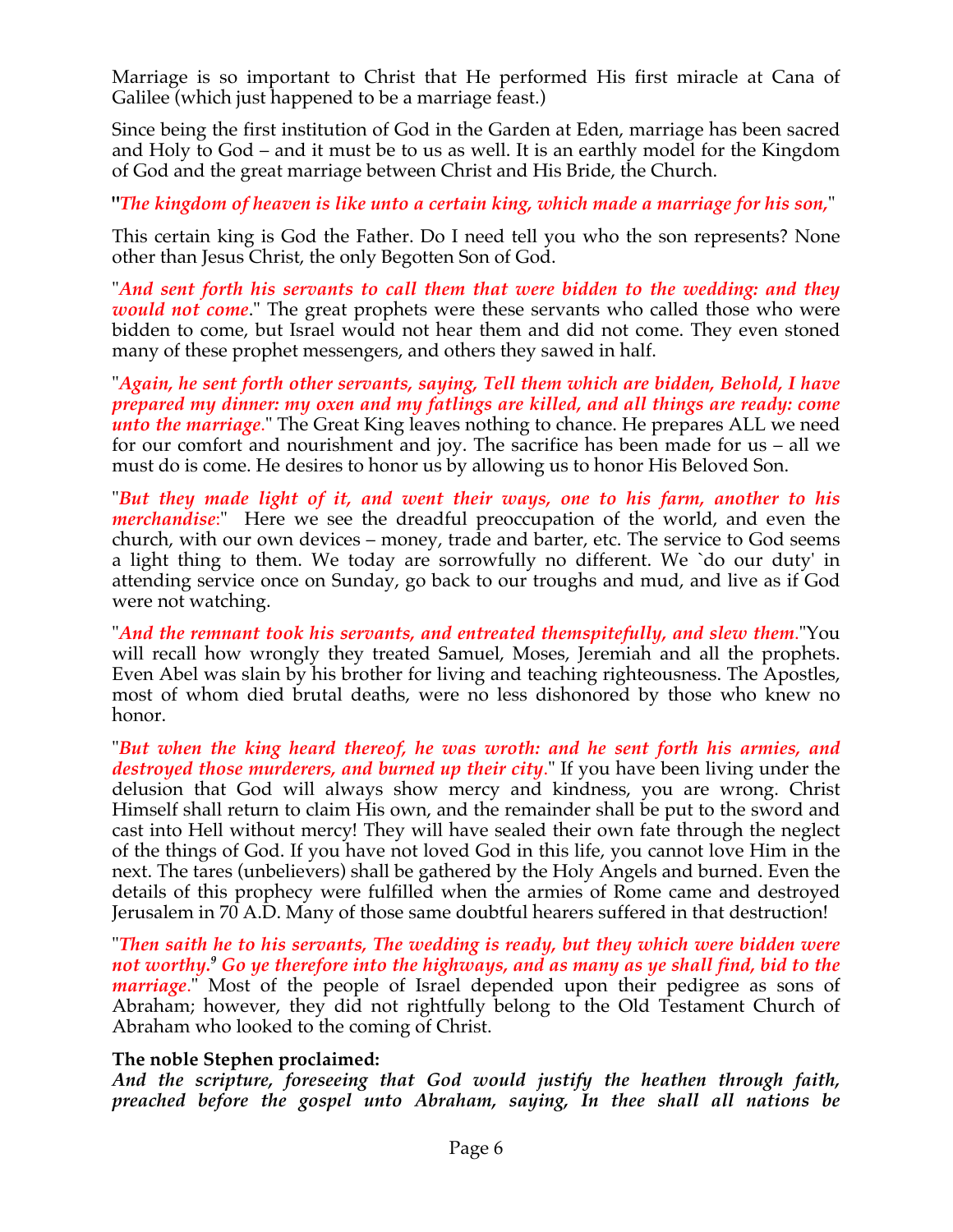*blessed. So then they which be of faith are blessed with faithful Abraham* (Gal 3:8-9)

*This is he, that was in the church in the wilderness with the angel which spake to him in the mount Sina, and with our fathers: who received the lively oracles to give unto us* (Acts 7:38)

Abraham was a Christian: Jesus said - *Your father Abraham rejoiced to see my day: and he saw it, and was glad*. (John 8:56)

And we are the Children of Abraham through faith.

Now back to those who refuse to attend the things of God: These being rejected through their own complacency, God turns to all who will come. All who love Christ are adopted into that great Church and are Israel indeed. None are to go without invitation!

"*So those servants went out into the highways, and gathered together all as many as they found, both bad and good: and the wedding was furnished with guests.***"** This is like the great dragnet of souls mentioned in Matthew 13:47-48. It drew every kind of fish, both good and bad, and the fisherman (angels) sat down and separated them. Or the fields of wheat and tares growing together picture this same truth.

"*And when the king came in to see the guests, he saw there a man which had not on a wedding garment: 12 And he saith unto him, Friend, how camest thou in hither not having a wedding garment? And he was speechless. 13 Then said the king to the servants, Bind him hand and foot, and take him away, and cast himinto outer darkness; there shall be weeping and gnashing of teeth*."

Do we desire to be properly attired at this great and distinguished feast? If so, we must take on the White Robe of Righteousness which Christ offers to cover our rags and filth. The prodigal son (Luke 15:11-32) received that Robe from His Father on his return from feeding the pigs in a far country. He was covered with the filth of his disobedience, but His Father covered His unsightly sins with love and His Robe of Righteousness.

There is an interesting prophecy in Isaiah 4:1. When women are referred to in prophecy, they represent a religious power.

Isaiah 4:1 – "*And in that day seven women shall take hold of one man, saying, We will eat our own bread, and wear our own apparel: only let us be called by thy name, to take away our reproach*." To me, these may represent the seven churches, I humbly believe, who wish to be nominal Christians only. They will eat their own bread, and not the Bread of Heaven He offers, and will wear their own filthy rags of sin instead of His Robe of Righteousness. But they desire the dignity of being called, only, by His name.

In the end of all things, Christ concludes His message to the seven churches in Revelations 3:20, and particularly to the Church at Laodicea *- Behold, I stand at the door, and knock: if any man hear my voice, and open the door, I will come in to him, and will sup with him, and he with me.*

Does Christ stand in the midst of us at Saint Bede's this morning, or does He stand without the door and knock? I believe He stands in the midst of all faithful worshippers, but we must insure that we carry our faith home with us today as well.

"*For many are called, but few are chosen*." Friend, it is quite possible that you have been called and invited, but never accepted the invitation. A gift may be offered, but it is not fully a gift until it has been received. Have you accepted, with serious heart and intent, the Redemption made available through the blood of Christ?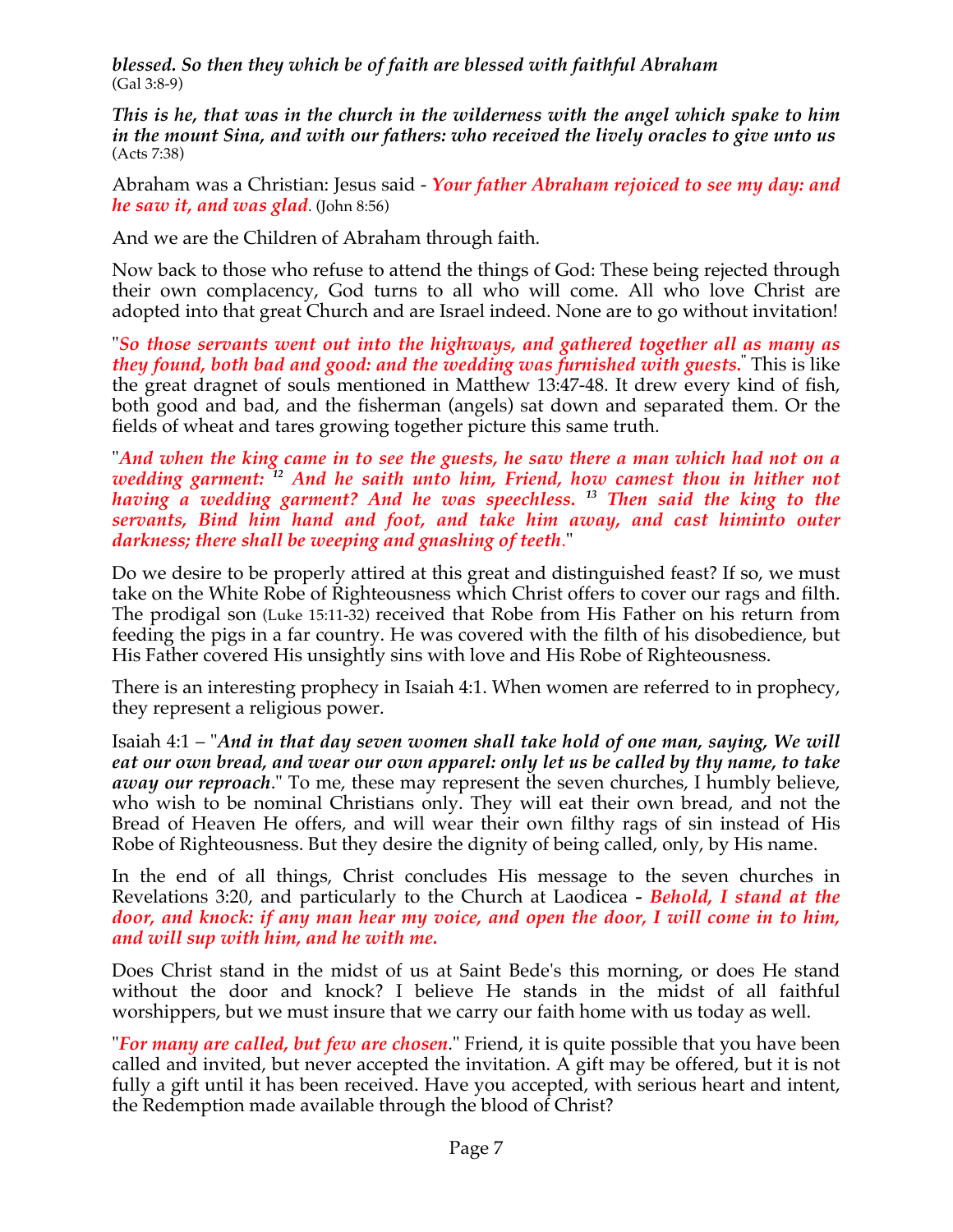# *Bishop Dennis Campbell's Sermon*

Bishop Dennis is a brilliant speaker. He is able to take biblical precepts and make them perfectly understandable, even to me. Oft he provides the text of his sermons and I take the utmost pleasure in passing them on:



**God Served with a Cheerful Heart** Psalm 11, Ephesians 5:15-21, Matthew 22:1-14 Twentieth Sunday after Trinity October 21, 2012

I love the liturgy of Morning Prayer. I love that it includes the ancient practice of giving thanks for the Bible by singing a Canticle after each Scripture reading. One of the favourite Canticles has always been Psalm 100, the Jubilate Deo. Morning Prayer begins in private prayer, and moves into a common prayer seeking God's

blessings upon us, committing our cares and needs unto Him, asking Him to fill us with the spirit of prayer and beseeching Him to enable us to worship Him in Spirit and in truth. The prayer is followed by a hymn, which is a prayer or exhortation set to music, and the hymn is followed by a Scriptural statement of the grace and mercy of God, such as, "Grace be unto you, and peace from God our Father, and from the Lord Jesus Christ." Giving our attention to the grace and majesty of God naturally moves us to consider our own unworthiness, and to confess our sins. After the confession we hear the joyful declaration that God "pardoneth and absolveth all those who truly repent, and unfeignedly believe his holy Gospel." Next we pray the prayer that has comforted God's people in times of joy and times of sorrow for more than two thousand years. Prayed in everyplace from death beds to baptisms, we know it as "The Lord's Prayer."

Having confessed our sins and joyfully entrusted ourselves into the merciful heart of God, we move to the Venite exultemus Domino, "O Come, let us sing unto the Lord: let us heartily rejoice in the strength of our salvation." This is what others might term a Call to Worship. Based upon the mercy of God, who forgives our sins and calls us to live in His love, the Venite invites us to enter more deeply into the worship of God. This is especially appropriate as we prepare for the most important part of Morning Prayer, the reading and hearing of the Word of God.

In a sense, everything so far has been done in preparation to hear God's Word. The prayers and hymns have brought us together as one body, ready to humbly and reverently stand before God as He addresses and ministers to us through the words of Holy Scripture. Then, having heard with faith the Word of God, we rejoice in His mercy, singing:

#### Psalm 100. *Jubilate Deo*.

 **BE** joyful in the Lord, all ye lands; serve the Lord with gladness, and come before **O** His presence with a song.

 Be ye sure that the Lord he is God; it is he that hath made us, and not we ourselves; we are his people, and the sheep of his pasture.

 O go your way into his gates with thanksgiving, and into his courts with praise; be thankful unto him, and speak good of his Name.

 For the Lord is gracious, his mercy is everlasting; and his truth endureth from generation to generation.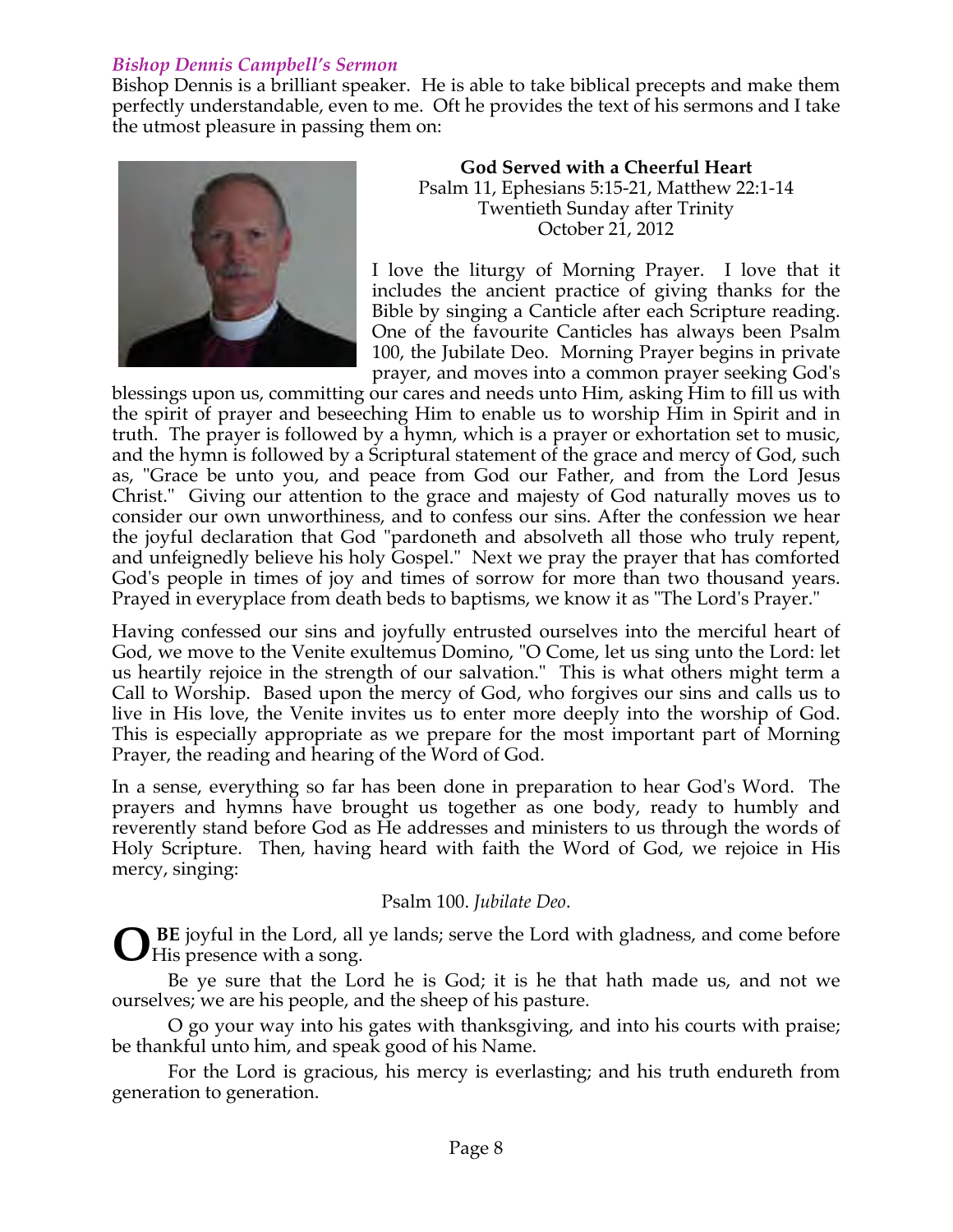Psalm 100 rings with words like "gladness, "song," "thanksgiving," "mercy," and "truth." It tells us that the right response to the grace of God towards us is to "serve the Lord with gladness." It encourages us to do as the Collect for the Twentieth Sunday after Trinity also teaches, "cheerfully accomplish" the things God commands. What does the Lord command? "Love the Lord thy God with all thy heart, with all thy soul, and and with all thy mind." Present your body as a "living sacrifice," which is your "reasonable service." "Serve the Lord with gladness."

Cheerfully serving God is one of the common themes in the Scripture readings for this morning. The Epistle to the Ephesians speaks of living wisely and understanding the will of the Lord. It also speaks of life filled with thanksgiving and melody because it is lived in the fullness of the Holy Spirit. We Christians are not controlled by our circumstances. We are not defined by the troubles or conditions we encounter in our journey through this world. Nor are we surprised by them. We expect problems "because the days are evil." They are part of life in a fallen world filled with fallen people. But we are not overcome by the evil days. Instead we "redeem the time." We are controlled by the Holy Spirit. He is the One who sets our attitudes and habits and outlook on life. As we are controlled by the Holy Spirit, we speak to ourselves in psalms, hymns, and spiritual songs, "singing and making melody in your heart to the Lord," and "giving thanks always for all things unto God." We do not dwell on our problems. We do not allow the situation of the world, the evil times, to make us angry or depressed or bitter. We fill our minds with the goodness and grace of God by singing psalms, hymns, and spiritual songs. We live in thanksgiving for the unnumbered blessings we enjoy through God's grace. Especially do we give thanks that all things work together for our good if we love God, and that we are bound for an eternal home so wonderful it will enable us to realise that all the trials of this life are as nothing in comparison. Such a life leads to a cheerful heart. It leads naturally to a condition of wholeness, a life of spiritual wellness and harmony. It leads to what our Lord called "peace."

The Gospel of Matthew speaks of the joy of those who come to the wedding feast, and the sorrows of those who do not. Those who come are the poor. Their meager food consists primarily of hard bread supplemented with a few vegetables, fruits, and, fish. Their clothes are rough, woolen work clothes that itch and smell like barns and fish and soil and sweat. Suddenly, they don't know why, they are called to freely partake of a sumptuous banquet. They are fed the finest meats and delicacies. They are dressed in fine robes, that are clean and comfortable and sweet with the fragrance of expensive perfume. Everything is of the best quality and served in abundance. And all is the free gift of the king. Those who did not come receive none of it. They have only their farms and their merchandise, which is nothing in comparison.

Obviously, the King is God and the wedding is the forgiveness and eternal peace given to us through the sacrifice of Christ. The farms and merchandise are the trinkets of the world, and those who refuse to come to the wedding receive nothing more from the King than their trinkets. Those who come to Christ receive joy and peace in abundance, now and forever.

Psalm 11 is written in the form of a dialogue. The congregation was probably divided into two groups, with the first singing verse 1, and the second group singing verses 2 and 3. Group one takes up the song again in verse 4, and continues singing to the end.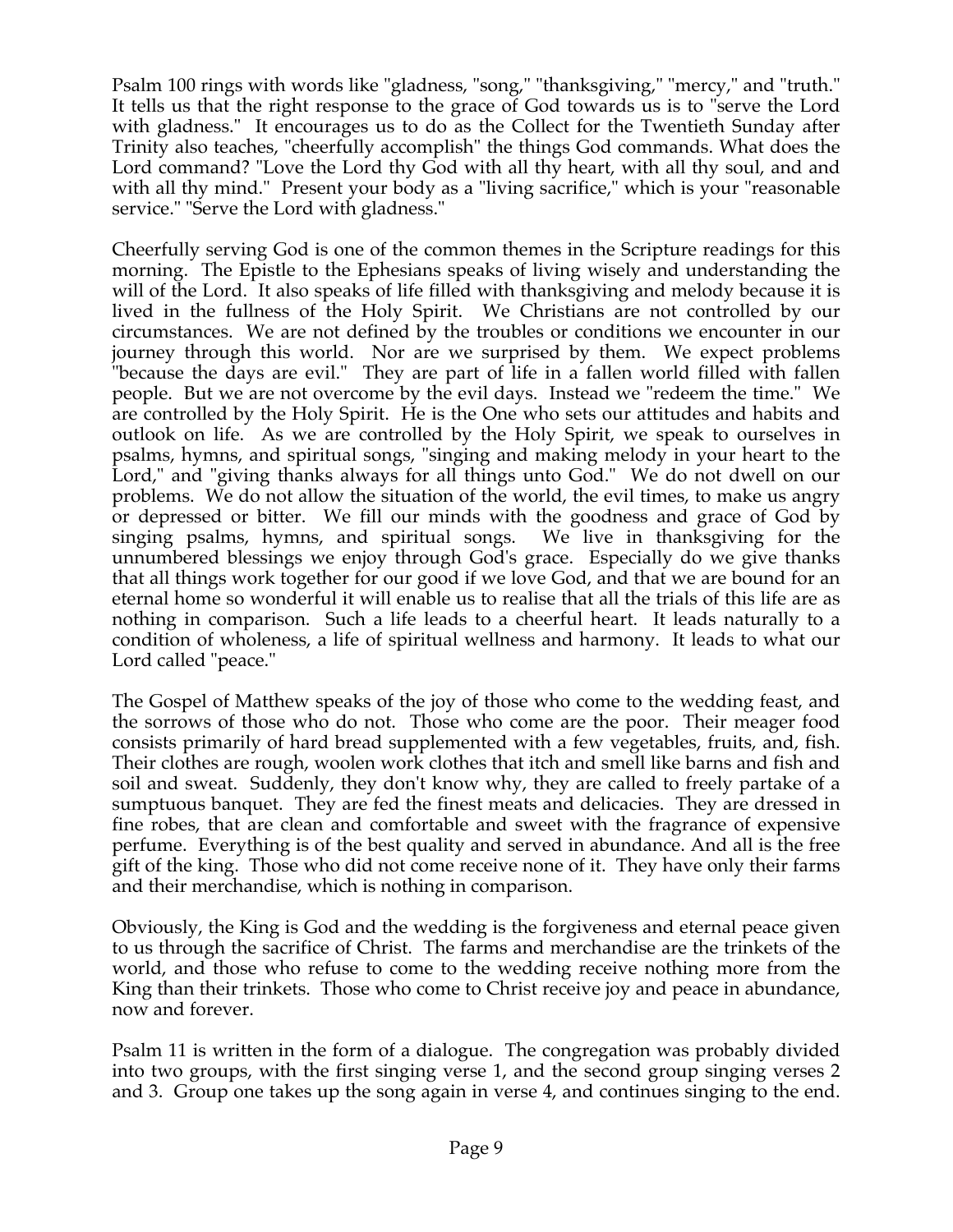You will notice, then, that the Psalm consists of three sections. The first, in verse one, as though speaking to a person who is fearful and doubtful in the face of the world's problems, asks why someone would tell people who trust in God to "flee as a bird unto the hill?"

Psalm 11. *In Domino confido*.

**N** the Lord put I my trust; \* how say ye then to my soul, that she should flee as a bird IN the Lord p<br>
lunto the hill?

2 For lo, the ungodly bend their bow, and make ready their arrows within the quiver, \* that they may privily shoot at them which are true of heart.

3 If the foundations be destroyed, \* what can the right- eous do?

4 The Lord is in his holy temple; \* the Lord's seat is in heaven.

5 His eyes consider the poor, \* and his eyelids try the children of men.

6 The Lord approveth the righteous: \* but the ungodly, and him that delighteth in wickedness, doth his soul abhor.

7 Upon the ungodly he shall rain snares, fire and brim- stone, storm and tempest: \* this shall be their portion to drink.

8 For the righteous Lord loveth righteousness; \* his countenance will behold the thing that is just.

The answer is given in verses 2 and 3, "the ungodly bend their bow;" "If the foundations be destroyed, what can the righteous do?" There is danger in this world. There are evil people who desire to destroy us. And we are powerless before them. They have shaken the foundations of our lives, and we can't stop them. That is the answer of those of wavering faith.

Their answer is partially correct. There are enemies out there, who want to destroy us. They want to silence our voices in the public square. There are also enemies that tempt us to turn away from Christ, to give up the faith and flee to the hills. And there are enemies that come to us in the form of problems and troubles and sorrows. And, sometimes, as Martin Luther wrote, this world with devils filled threatens to undo us. But it is wrong to think we have no recourse but to flee to the hills. It is wrong to think we cannot withstand their attacks. It is wrong to think there is no defense against their attacks. Why? Because "The Lord is in his holy temple; the Lord's seat is in heaven." It is as though the Psalm is saying, "Look around you, Christian. God is not moved by evil men or worldly troubles. He is seated on His royal throne in Heaven. They cannot reach Him or hurt him, nor can they move or disturb Him. He is far beyond their reach."

We may say, "but I'm not God. I'm not in Heaven, and I'm not strong like God. These enemies trouble and hurt me." That is true, but God is with you. God is on your side. Verse 7 says, "Upon the ungodly he shall rain snares, fire and brimstone, storm and tempest: this shall be their portion to drink." The Day will come when all of our troubles are cast down and put behind us forever. Verse 6 tells us God approves of the righteous. He has placed His stamp of approval on you. He has sealed and marked you as His own. And He will preserve you, whole and safe, to the shores of eternal bliss. In verse 8, God's eyes behold the thing that is just. That's you. If you are in Christ, in Biblical faith, you are just because the righteousness of Christ has been given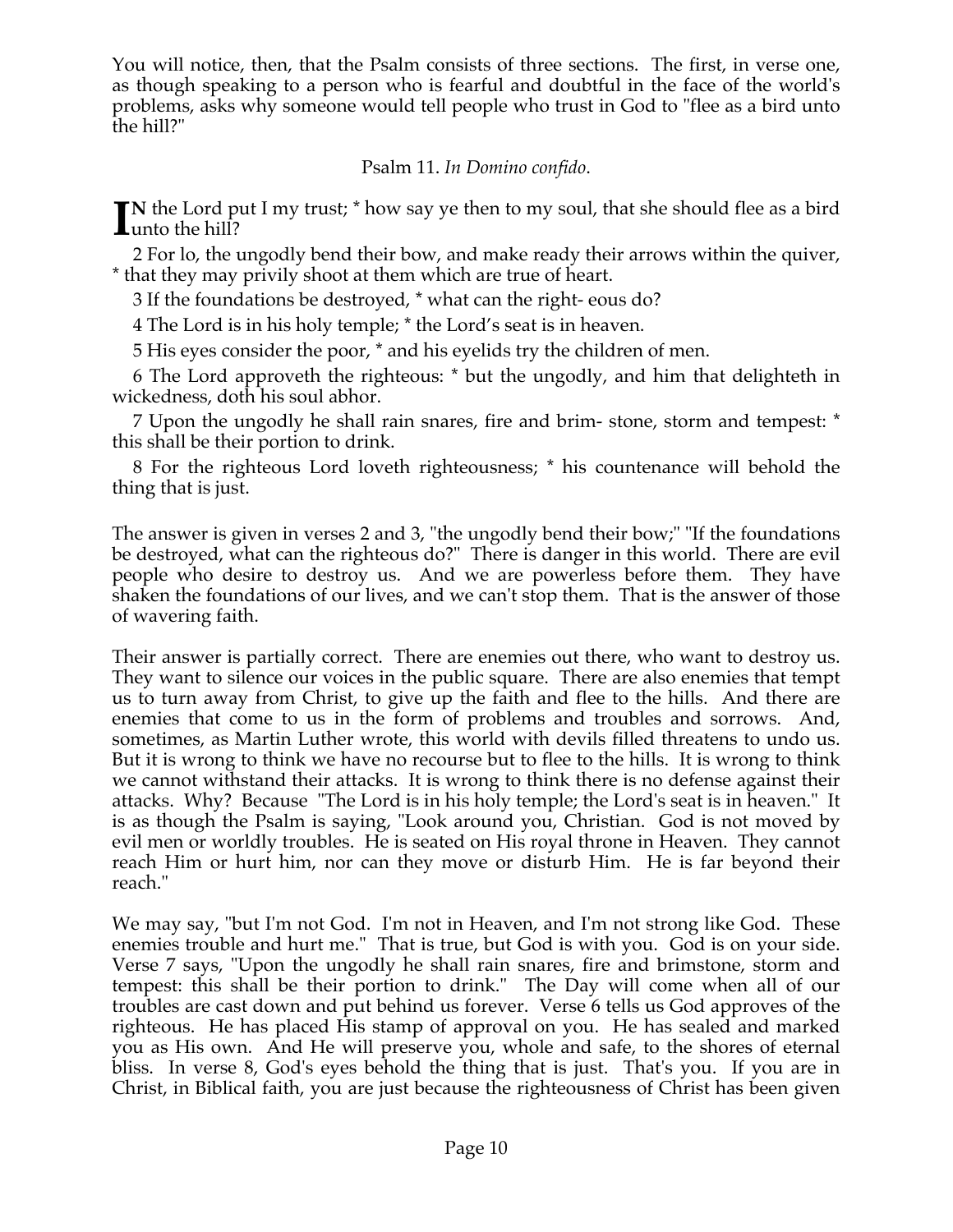to you. And God's countenance beholds you. This means He is watching you. But He is not just seeing you, He is watching over you. He holds you in His protection. He upholds you with His hand. He will not allow evil to triumph over you. It may look like evil is winning now but it looked the same way 2,000 years ago when a sinless Man was nailed to a cross and tortured to death. Evil must have rejoiced at His death, like the Witch and her minions at the death of Aslan in *The Lion, the Witch, and the Wardrobe*. But their joy soon became sorrow, for that Man walked out of that grave. He passed right through the stone and the seals and the guards. What seemed a sure victory to His enemies, was actually the stroke that assured their defeat. And so it is now. The troubles we experience teach us to trust in God alone, not the amusements of earth or our own puny strength.

Therefore, we cling to God. We boldly say with David, "In the Lord put I my trust." And, as we trust in Him alone to overcome our enemies and deliver us to Heaven, we now cheerfully accomplish those things which He has commanded.

- tDennis Campbell

Bishop, Anglican Orthodox Church Diocese of Virginia Rector, Holy Trinity Anglican Orthodox Church Powhatan, Virginia www.HolyTrinityAnglicanOrthodoxChurch.org www.lifeinthescriptures.blogspot.com most merciful God, of thy bountiful goodness keep us, we beseech thee, from all things that may hurt us; that we, being ready both in body and soul, may cheerfully accomplish those things which thou commandest; through Jesus Christ our Lord. *Amen*.

# *Rev Bryan Dabney of Saint John's Sunday Sermon*

We are fortunate to have Bryan's Sunday Sermon. If you want people to come to The



Truth, you have to speak the truth, expouse the truth and live the truth. This is really a good piece and I commend it to your careful reading.

# *The Sermon -* **God's gift to Mankind**

I have often seen the depressing statistic that half of all marriages today will end in divorce. It used to be that the newer marriages

were coming unglued within five or so years; but the trend now extends to those marriages that have been around for decades. We live in a society that values very little except for what gratifies the fleshly lusts of the masses. But what does God have to say about this matter? In our gospel lesson, we have his unambiguous view on the subject: What therefore God hath joined together, let no man put asunder (St. Matthew 19:6b). To look at the divorce rate, you'd get the impression that people really do not care for the institution of marriage. But then consider this: those who divorce their spouses today will, in most cases, marry again in the near future. So what is the problem? Like every other difficulty that humanity faces, it stems from a lack of God's presence within the homes of those who are contemplating divorce. If God is honored by both parties, then no divorce will take place because the grounds for such will not exist. You cannot honor God by cheating on your spouse, by abusing your other half, or alienating yourself from them so that they regard you as a stranger and not the person they married.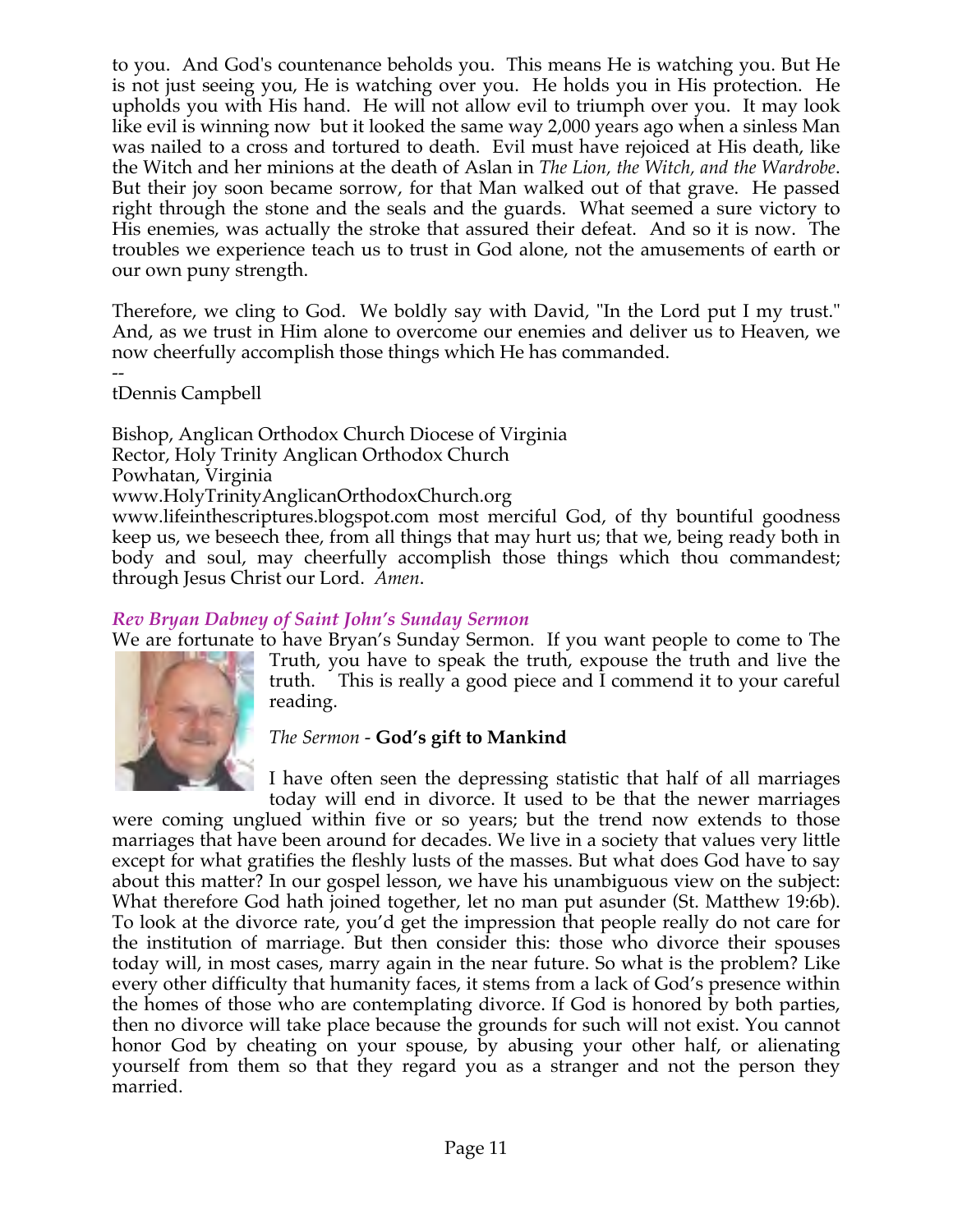The importance of marriage as an institution is set forth in Genesis chapter 2 (21-25) wherein it was written that the LORD God caused a deep sleep to fall upon Adam, and he slept: and he took one of his ribs, and closed up the flesh instead thereof; and the rib, which the LORD God had taken from man, made he a woman, and brought her unto the man. And Adam said, This is now bone of my bones and flesh of my flesh: she shall be called Woman, because she was taken out of Man. Therefore shall a man leave his father and his mother, and cleave unto his wife: and they shall be one flesh. And they were both naked, the man and his wife, and were not ashamed. This is one of the most beautiful passages found in Scripture. It sets forth the purity and the spirituality of the institution of marriage. That is why our Lord spoke as he did in defense of marriage because he was there at its beginning. He also spoke of the origins of divorce because in the Law of Moses such was permissible on account of the sinful natures of men and women who would not abide in God's rules for life.

Marriage is, after all, about life and its orderly continuance upon this earth. God ordained marriage to join a man and a woman together that they might provide each other comfort and companionship. Under the rubrics of godly marriage, the two became one flesh in his eyes and the blessings of children would come out of the marriage bond and these were to be reared up in the knowledge of God. Thus it would follow that after they had matured these same godly children would marry and the process would begin anew. God's expectation was and remains that those who would choose to marry ought to enter into that institution with thoughtfulness, solemnity and with loving acceptance of their new estate.

Consider the words of the BCP on the Solemnization of Matrimony (pp. 300-304). The parties to matrimony are reminded of the need to examine their motives for joining together. They are then given the charge that God will judge them both if they are in error in their seeking to be married. Afterward, both make a public profession of their agreement to wed in taking the other as their spouse. This is followed by the giving of the marriage ring to the wife. And after a series of short prayers, the minister will repeat the words of our Lord, Those whom God hath joined together let no man put asunder.

Enter now Satan and his cadre of wicked spirits. They have sought to make mankind's life as miserable as they can, as well as to turn as many as they are able from following God's rules for life. Satan hates everything God has made and that includes the institution of marriage. Where God has ordained a state of loving faithfulness, the devil creates unfaithfulness. Where God has created a union, the devil fosters disunion. Where there is supposed to be peace and harmony, the devil stirs up strife. Where the family home is supposed to be a place of refuge from the world, the devil brings the world right inside to confound and depress. Where children are supposed to have a haven in which to grow in the love and admonition of the LORD, the devil brings his spiritual chainsaw to cut away the bonds of unity within the family. In so doing, he divides spouses one from the other, and parents from their children. He engenders bitterness and wrath so that the children will hardly hear a kind word between their parents, much less be taught the intentions of God. Afterwards, God hears the weeping of those dejected spouses and the tearful cries of their children whose lives have been turned upside down by the antics of one or both of their parents. So imagine, if you will, when those so-called learned men of the Law tempted our Lord with their foolish questions about marriage and divorce, it would be safe to say that he was revolted not only by their question, but by their hardheartedness as well. An omniscient God had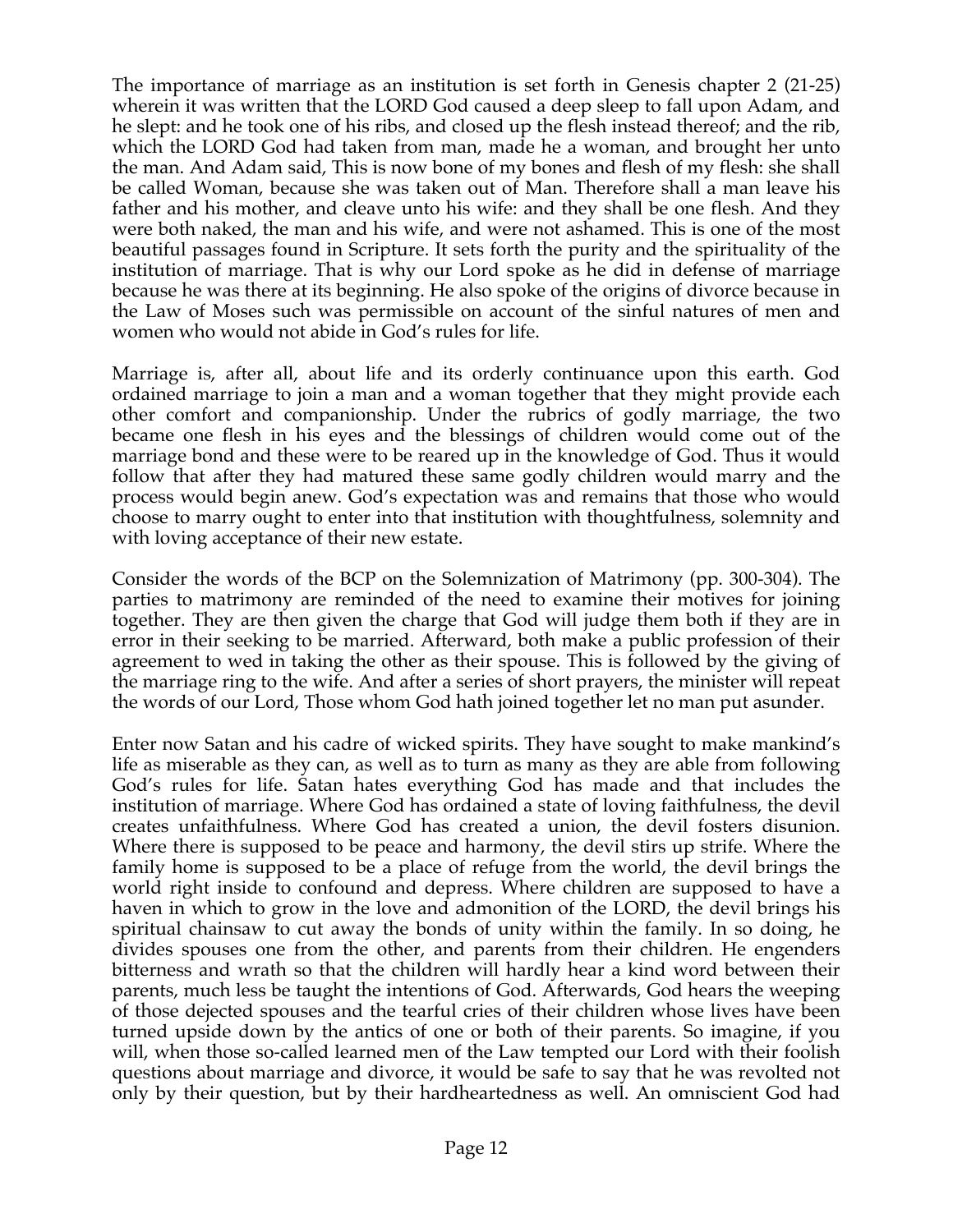clearly seen way beyond their time and even ours. He knows all too well the consequences of divorce— the lives ruined and homes wrecked.

Then there are those who live outside the bounds of God's institution of marriage in fornication and corruption. Sadly, very many so-to-speak Christians are doing just that. They do not give any thought to how God sees them as simply living in sin, and they may even believe that God's prohibition against their behavior is just a matter of interpretation. They have conveniently forgotten that if one claims to be in Christ Jesus then one must be obedient to Christ Jesus (St. John 14:15). In St. Paul's first epistle to the Corinthians, the apostle advised them concerning marriage when he penned, Nevertheless, to avoid fornication, let every man have his own wife, and let every woman have her own husband. Let the husband render unto the wife due benevolence: and likewise also the wife unto the husband. The wife hath not power of her own body, but the husband: and likewise also the husband hath not power of his own body, but the wife. Defraud ye not one the other, except it be with consent for a time, that ye may give yourselves to fasting and prayer; and come together again, that Satan tempt you not for your incontinency... for it is better to marry than to burn (7:2-5, 9b).

Scripturally speaking, those that co-habit apart from the institution of matrimony are saying rather straightforwardly that their living arrangements with one another do not involve asking God anything. And so, when one or the other party leaves, they just walk away without any obligation, or for that matter, without any valid reason. They believe that they are free to then go and form any number of new live-in relationships without any consequence. Can there be any stability in this sort of relationship? Where is the bonding that God intended for both the man and woman? What about the possible inclusion of any child or plural being born out of such a tenuous relationship? What about the effects on any child or plural who became part of a previous relationship? So when a live-in couple breaks up, one can blame it all on "bad karma," or "a lapse of judgment" but not on the very malefactor who chose to end the relationship. The message here is plain and simple: those who refuse to marry present the devil with any number of golden opportunities for mischief and mayhem in their lives. The message here is plain and simple: those who refuse to marry have opened the door to demonic spoliation. To paraphrase a notorious political figure of our day, The devil and his minions will "never let a good opportunity for theft, murder and destruction go to waste."

Nevertheless, in spite of everything the devil has done to destroy this institution, marriage still remains a gift of God to mankind. The solid foundation of Christ makes for longevity in Christian marriage. What a bulwark it is against the wiles of the devil. What a joy is found therein. This is not to say that Christian marriage will not have its rocky moments for even the best of marriages will face turbulent times. But I should think that a couple who are committed to each other— who have the love of God in their hearts— and seek to maintain their fellowship with each other, and with the Godhead, will survive the storms which the devil will send their way. Marriage is a lifelong commitment. It is not a life- sentence as if one were somehow imprisoned. It is a life-enriching union which ought to have our Lord Jesus Christ at its center. Think about it in this manner, if Jesus Christ is ruler of all of your life then you will have a happy and secure marriage. That is why the man and woman who are contemplating marriage ought to be believing Christians. Marriage is not "a bed of roses," it is not "a piece of cake," but it has the potential to be one of the most fulfilling aspects of this life or God would not have established it.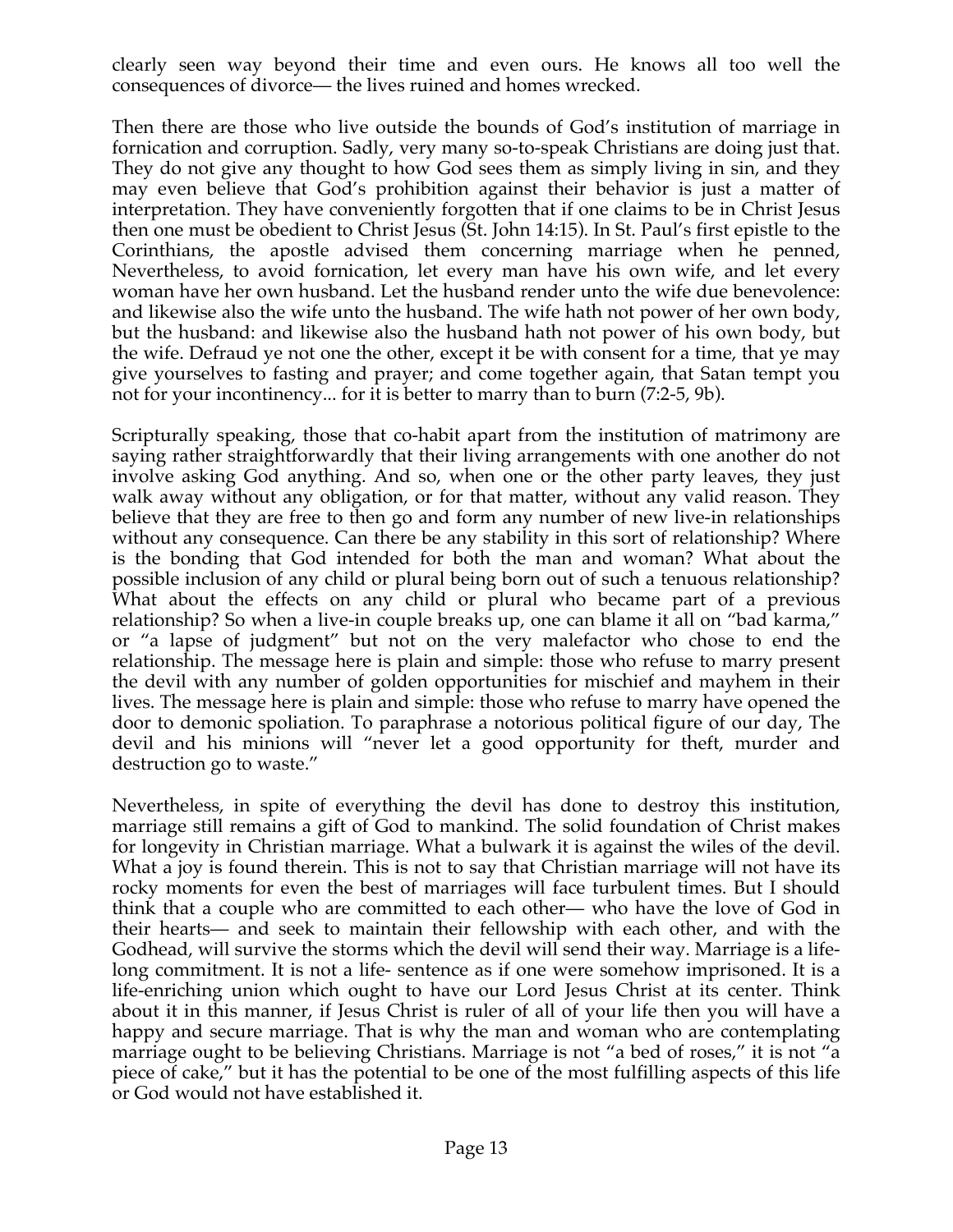Our task as Christians is to encourage others to seek God's will for them. While we may not be able to keep bad marriages from ultimately failing, we can assist those who are struggling to keep their marriages together through our prayers, and with God's permission, to appeal to the parties as we are given leave to do. God is sovereign and his power preempts all others. Ergo, we should bring before him our prayers and petitions on behalf of those who are trying to maintain their marriage vows, as well as for their children. We should make it part of our daily prayer life to seek God's assistance for those who are troubled in mind, body or estate and that includes the fractured households in our church and in our communities. We should also be in prayerful thanksgiving that if we are married and our home life is good, that God would give us grace to continue in such until he calls us home. Being thankful for the good things which God has given us is just as important as bringing him our petitions for his assistance regarding those things which trouble us. May it please our Lord to bless each of you in your respective homes and that you will not give Satan an open door to enter and wreck the good that God has given you.

Let us pray,

**ATHER**, make of us effective witnesses via our homes and marriages as a people **FATHER**, make of us effective witnesses via our homes and marriages as a people who revel in thy blessings and desire that others might experience the same; and this we ask in the name of Jesus Christ, our Lord. Amen.

Have a blessed week, Bryan+

#### *New Nametags*

We had no new nametags today.

#### *After Church Hospitality*

Sadly, no after church snacks. The same story every week, is it not? The fact is that we are supposed to be on a low carb diet and there really aren't any low carb snacks that appeal to us. So, with no fatted dog nut in sight, we headed down the hill for an early dinner with other members of the family. Please someone, between now and next Sunday invents some no-carb dog nuts.

After church goodies providers as currently signed up:

| Date             | <b>Name</b>                                                                                                   |
|------------------|---------------------------------------------------------------------------------------------------------------|
| 28 October2012   | Opportunity Available - Saints Simon and Jude, Apostles,<br>superseding the Twenty-First Sunday after Trinity |
| 4 November 2012  | Opportunity Available - Twenty-Second Sunday after<br><b>Trinity</b>                                          |
| 11 November 2012 | Opportunity Available - Veterans Day - Twenty-Third<br><b>Sunday after Trinity</b>                            |
| 18 November 2012 | Opportunity Available - Twenty-Fourth Sunday after<br><b>Trinity</b>                                          |
| 25 November 2012 | <b>Opportunity Available -Sunday next before Advent</b>                                                       |

*People in our Prayers* - http://faithfulcenturionprayerteam.blogspot.com/

#### **Why? Prayer is an extremely important activity.**

It is not that God knows not our needs, for He surely does. Yet, Jesus commanded us to ask God for those same needs. In addition to the obvious of asking God for help,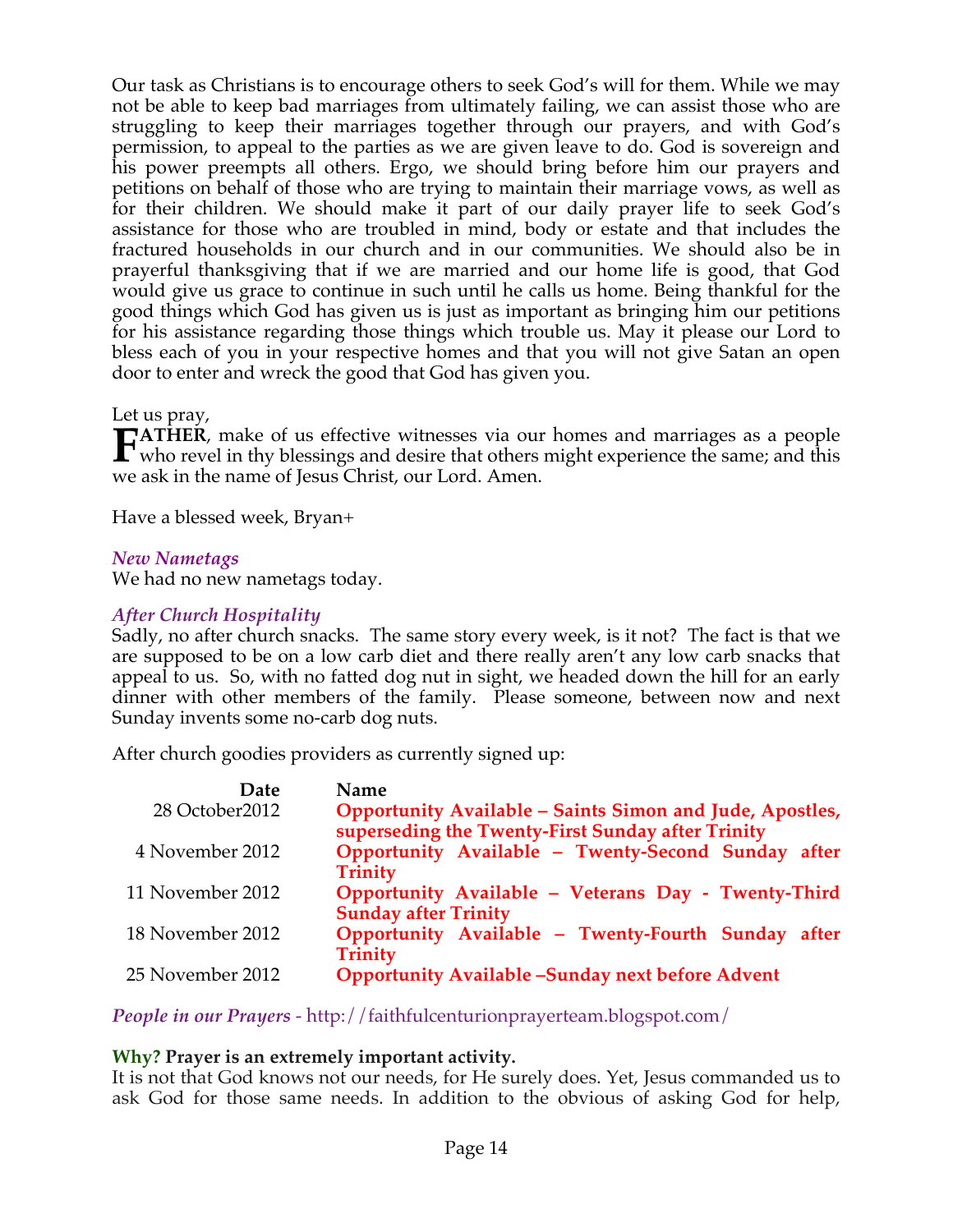offering thanksgiving and the like, prayer helps us focus our thoughts on how we might do God's work.

The Prayer Team of the Church of the Faithful Centurion was established to help our members and fellow Christians pray for those in need and to give thanks as well for the blessings we have been granted.

#### **Who can be on the list? Do I have to be a member of the Church of the Faithful Centurion to be prayed for?**

No! The only qualification to be on the list is that you want our prayer team to pray for you. We are Christians and are happy to pray for you, no matter who you are. If you want help from God, you are our kind of people.

# **What is the commitment from the prayer team?**

Each member of the team will pray for the desired outcome at last once per day.

# **How do I get myself or someone else on the prayer list?**

You can email one of the prayer team leaders: Jack - jack@faithfulcenturion.org or Dru dru@ faithfulcenturion.org, or call the church office at (619) 659-3608 or fill out a prayer card at church.

# **What should I ask for?**

Depends on what you want. Some people merely want God to be asked to heal their ills and be mentioned by their first name, others want a specific outcome and / or have more of their personal information known to the team. Ask for what you want. It is your desire and need for prayer the team is attempting to meet. For typical examples, see the list below.

# **Updating the Team**

If you are on our prayer list, or if you have submitted a person that you have asked us to pray for, please update one of the team members or Hap in person, by telephone or email. It helps to be able to pray specifically for these individuals including their specific needs; plus if they get better, it is nice to give thanks!

Please note that on the yellow (maybe green or orange if you get an old one) cards at church, you can ask that those to be prayed for have their names disseminated to the prayer team. Those names will be said in church and appear here. Or, you can ask that their names and purpose be kept confidential, then only Hap will know to pray for them.

#### *Prayer List Notice – If you have someone on the prayer list and their needs have changed, please let us know. We'd like to update our prayers to reflect the need and most important to give thanks!*

# *Travel*

*Hap, Dru and Jack Arnold* are on travel this week. *Hope and Ralph DeLong* are on travel this week.

# *Move*

*Ryan Hopkins* has moved to Dillsburg, Pennsylvania, to study Dressage Riding through June 2013. Please pray for God's guidance in his life as he works and studies.

*The Thomas Family* is on a short tour assignment in Guam through August 2013. Please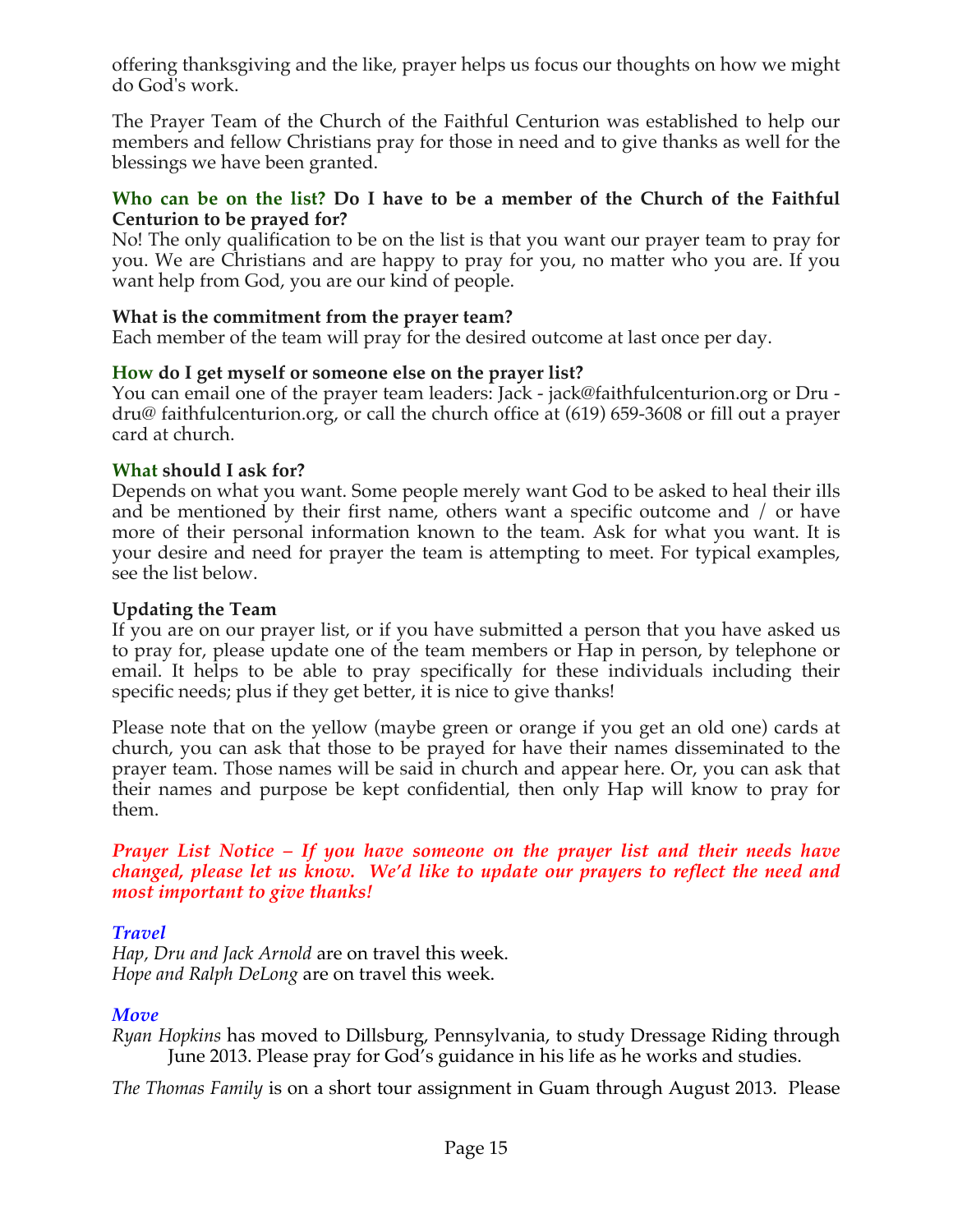pray for the assignment to continue to go well for Kurt and for Mary and the kids to make new friends. In particular pray that Kristyna and Mitchell will develop good friends and school mates there so as to further their development as both Christians and citizens. Things seem to be going well where the sun rises on the United States, so keep praying! Give thanks and ask for continued good developments.

#### *Marriage*

Elizabeth and Gunnar will be married in a few more weeks. Pray they will find a way to come together in prayer and to seek a relationship with our Lord Jesus Christ. Pray they will find the wisdom to begin life together with Christ at the center and His Word as their daily bread.

### *Departed*

*Bob Burrell*, for whom the Arnolds' valley is named, passed away 21 September 2012, at age 90. Please pray for his family members who remain behind, in particular his wife of sixty some years, Marion.

### *Homebound or Infirm*

*Norma, Sara's mother* is in a state of deteriorating health, both physically and mentally, with both onset dementia and Alzheimer's. On 30 January 2012, she broke her hip and had a partial hip replacement. She is not doing well, but has decided she would like to live a bit longer. Please pray Norma might come back to God and for peace of mind for her and the ability for both Sara and her mother to put their cares and worries on God's shoulders so they can deal with the many problems involved.

### *In need of a miracle or understanding of God's Plan*

- *Todd* and *Kenny* have both been fighting osteocarcinoma for over five years and have been told their time here on earth is nearing its end, absent a miracle from God. Both are ready to go home and leave the pain, but would like to stay. Please pray for them and their families.
- *Colonel Bud Day's* cancer has returned. The outlook is not favorable. Bud has been an inspiration to all of us for years, this changes nothing. He is well at peace with our Lord and we all hope he stays with us for a while longer.

# *Thanksgiving and Continued Healing*

*Carol Stone*, the sweet wife of Mike Stone, longtime friend and colleague of Sara Simmons as well as Hap, was helicoptered to hospital with an ultimate diagnosis of severe bleeding on the left side of her brain. She remains hospitalized, but seems to be making some progress.

Please pray for peace of mind and trust in God for Mike, guidance for the medical team treating Carol and strength for Carol as well as faith and trust. No one can ever understand the why of these things here on earth. Sara who passed this request on asks that you pray in both faith and hope.

# *Healing*

*Baby M. Sowry* is having heart surgery. Please pray the medical team will pay attention and do their best. Pray for peace of mind for the entire family, as well as a good outcome.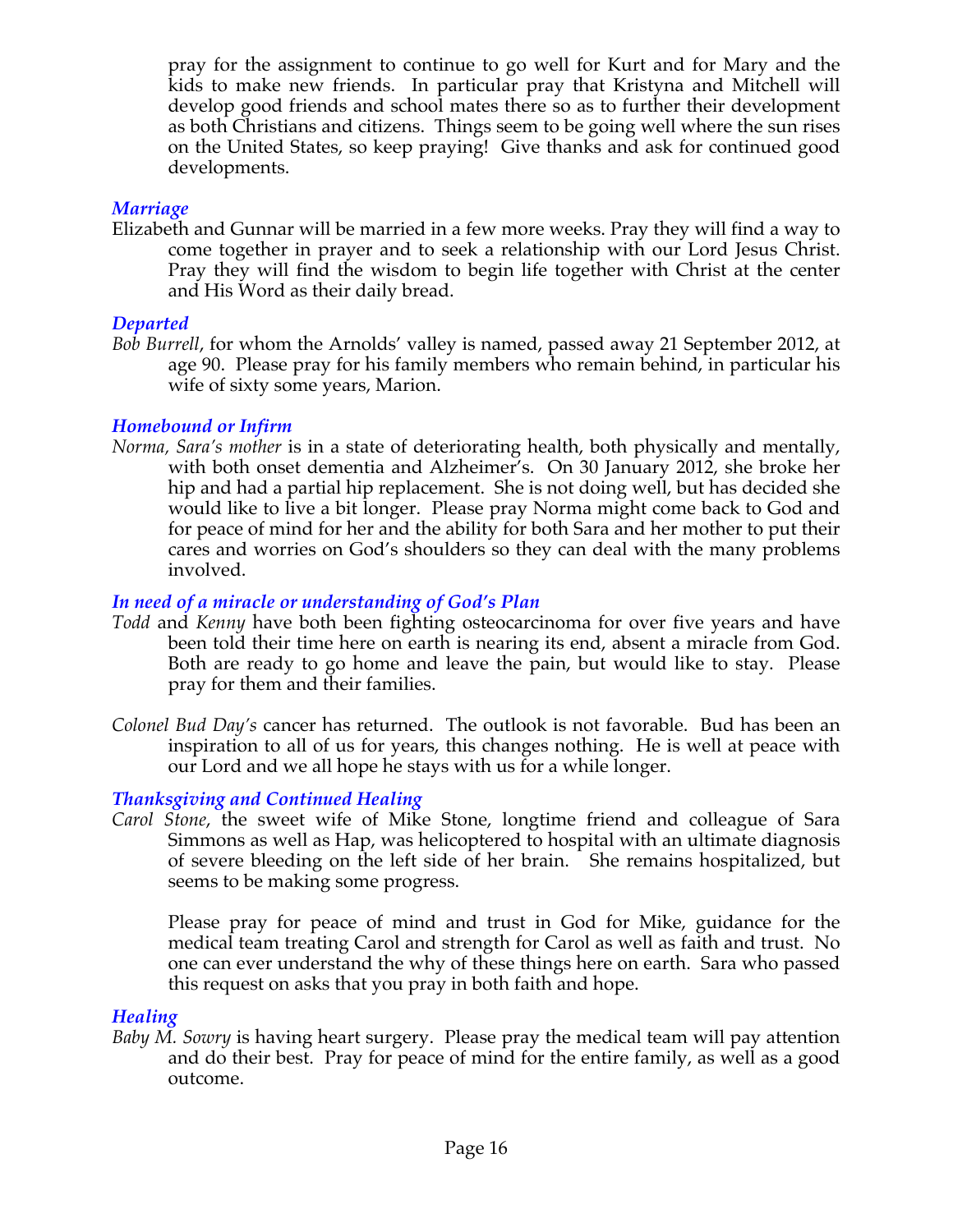- *Colleen* has been battling pancreatic cancer over the last year and it has now spread to one of her lungs. Please keep her and her family in your prayers.
- *Nellie* is in the emergency room of a hospital in a great deal of pain. Please pray for peace of mind for her and guidance for the medical team looking for the cause and cure.
- *Liz Strauch* has a pineal cyst, which is causing various problems for her, headaches, dizziness and distress. She has committed to having it drained on 4 December 2012. This is a difficult and concerning procedure. Please pray for guidance for the medical people treating her, as well as for Liz and her husband Ken.
- *Lauralee Meade* underwent a lumpectomy on Friday after Thanksgiving. A further anomaly has been discovered and she had additional preventative radiation treatment. Please pray for a complete remission of the cancer. Pray also Lauralee will maintain her great attitude and trust in God.
- *Kevin Gerhart* discovered cancer on his neck. He underwent radiation and chemotherapy. Please pray for the medical team treating Kevin that they might pay attention, do their very best and find the source; that the treatment might be successful and he might live a long and healthy life to His honor and glory. Pray also for trust in God and peace of mind for Kevin, his wife and family.
- *Gil Garcia* had surgery at the VA hospital in Long Beach. The surgery was successful, they are predicting a 12 week recovery time. Please pray for a rapid recovery for Gil, as well as peace of mind for Gil, his wife Mary and their family.
- *Sara Simmons* has recovered pretty well from a fractured right knee, but is still challenged for mobility while trying to take care of her mom and her husband Bill. Please pray for patience for Sara and her husband Bill, as well as rapid and complete healing.
- *Bill, Sara's husband,* had a third abdominal surgery on 22 November 2011. This time the tumor was removed. Bill is doing better keeping the doctor's instructions, for which we are all grateful, including taking a chemotherapy once a day for three years. He needs to radically decrease the consumption of alcohol and eat properly, he is also having difficulty maintaining equilibrium, please pray for help for him to do all this. Please pray also that Bill might turn his heart outward to help those around him, as well as live a long and healthy life to the honor and glory of God. Pray also for peace of mind for Bill and his wife Sara.
- *Kay Denton* (Mrs. Kay) hip has deteriorated to the point walking is a slow and painful process, but she manages. Please pray for continued peace of mind for Mrs. Kay and her family. Give thanks for her trust in the Lord and her positive attitude.
- *James L. Cavanah* had surgery the afternoon of 10 February 2012, to remove two small but cancerous tumors. James is a minister with the AOC in Savannah, Georgia. Please pray for his recovery and remission from the cancer. Give thanks for the surgery and pray for both him and his family to allow God to carry their worries while he recovers.
- *Dotty Valkenaar* had successful surgery for a shoulder ligament problem on 28 February 2012. Physical therapy seems to be working, but is painful. Please pray for continued recovery and peace of mind through trust in God for Dotty and Lew, her husband, as well as their entire family.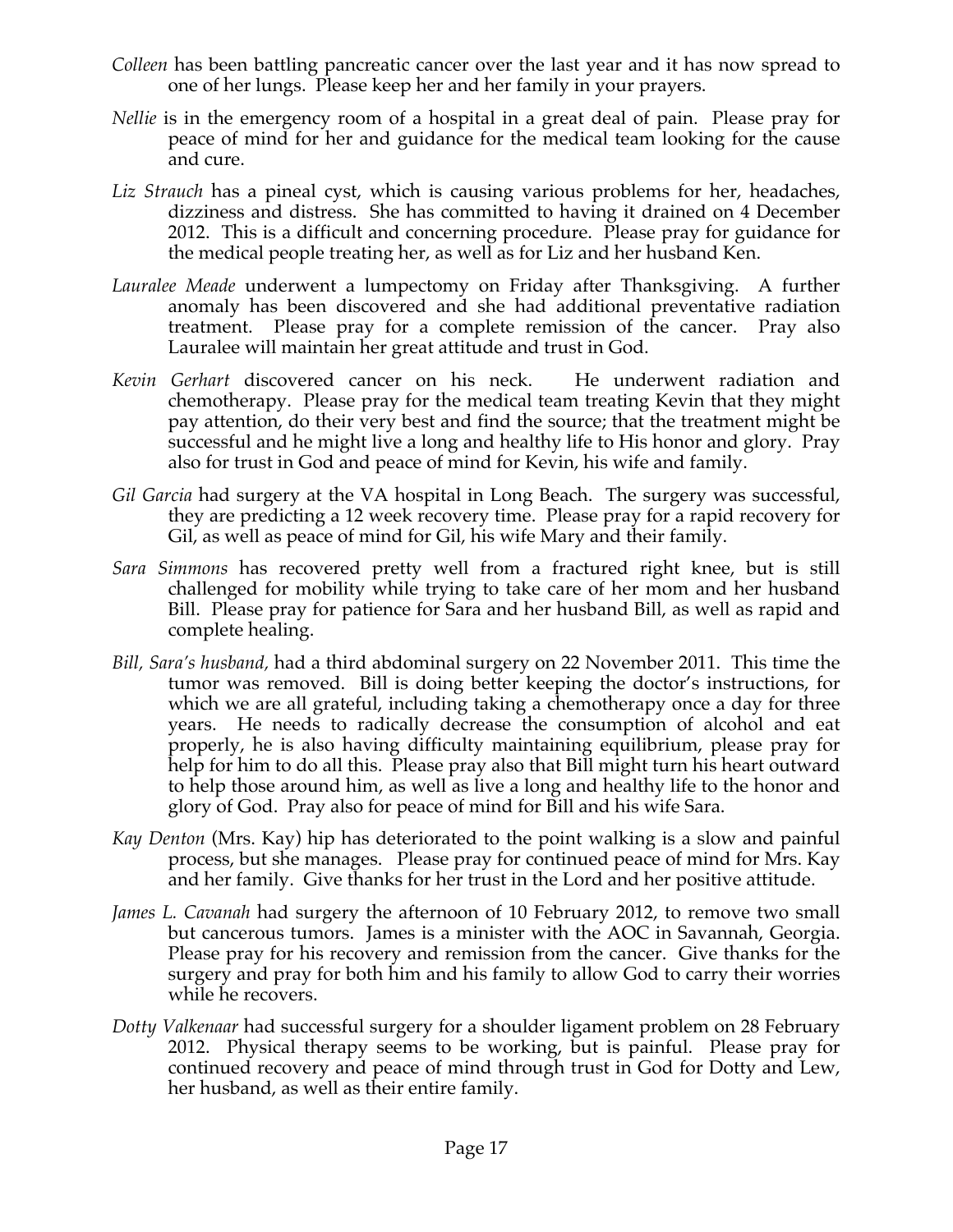- *Steve Sundberg* had a heart attack after Easter 2011. After some time, the medical team treating him decided he was not a candidate for stents and a five-way heart bypass was performed the week of 6 June 2011. Please pray for his complete recovery and for his three children and family who are very worried about him, pray also for his trust in our Lord and for both him and his family to let God carry their worries while he recovers.
- *Matt Alcantara*, age 15, has Osteosarcoma (bone cancer), a very rare and often lethal form of cancer with limited treatment options. This is a disease that is about 90 percent fatal in a couple of years. He has no hip joint on one side, but he walks and swims! Courage? Guts? You bet! Matt and his mom just came back from Houston at the Cancer Center for what was hoped to be a routine every four month bone scan. The scans were done on schedule, but a couple of new spots showed up. After Matt's San Diego doctors conferred with the Houston doctors to figure out what these spots mean, it turned out they are new and old injuries with no bad meaning. In effect they are CLEAN SCANs. Matt and his family ask you to give thanks for the super results. Please also give thanks for the great faith of Matt and his entire family. Their faith and trust is a wonderful example for each and every one of us. But, now is not the time to stop praying. Actually, it never is the time to stop praying!
- *Judith Clingwall*, is afflicted with Multiple Sclerosis (MS). She is currently in Laurel Place, an extended care facility in Surrey, British Columbia. Judith's condition has worsened recently. She is no longer able to stand, in fact she has a lot of trouble sitting upright. Judith is depressed and wants to go home to watch her birds, which given everything seems unlikely at present. Please pray for her to take an active part in her own life, for her strength, peace of mind, trust in God and remission of the disease so she might return home to her family. Pray also for strength for her husband Martin as he deals with all the problems and stress of Judith's situation.
- *Becky Madden* is paralyzed from the neck down as the result of a tragic shooting accident. Her husband is doing his best to take care of her; it is hard and he is learning the best he can. Please pray for further recovery for Becky, as well as strength and guidance for her husband.
- *Vince (age 15),* reoccurrence of Osteosarcoma, recent testing found a nickel sized tumor in his lungs. The doctors are consulting with a specialist in Houston. Please pray for guidance for the medical team and for peace of mind for Vince and his family.
- *Obra Gray* continues to take day by day. Please continue to keep Obra in your prayers, and give him the strength of knowing the Lord is with him and will never forsake him. Obra needs security of what lies ahead of him, and only the Lord can grant the solace to answer his prayer.

#### *Guidance*

*Sara* asks that you pray for guidance for her as she deals with the stresses of her family and life. Pray that she can separate those things which she can affect from those things which she cannot and give her grace to accept that she cannot do everything and can only change those things within her control.

*Jacquie* to open her heart to God and accept His Love and Grace.

*Hap* and *Ryan* both ask you to pray they might be able to trust God will help them make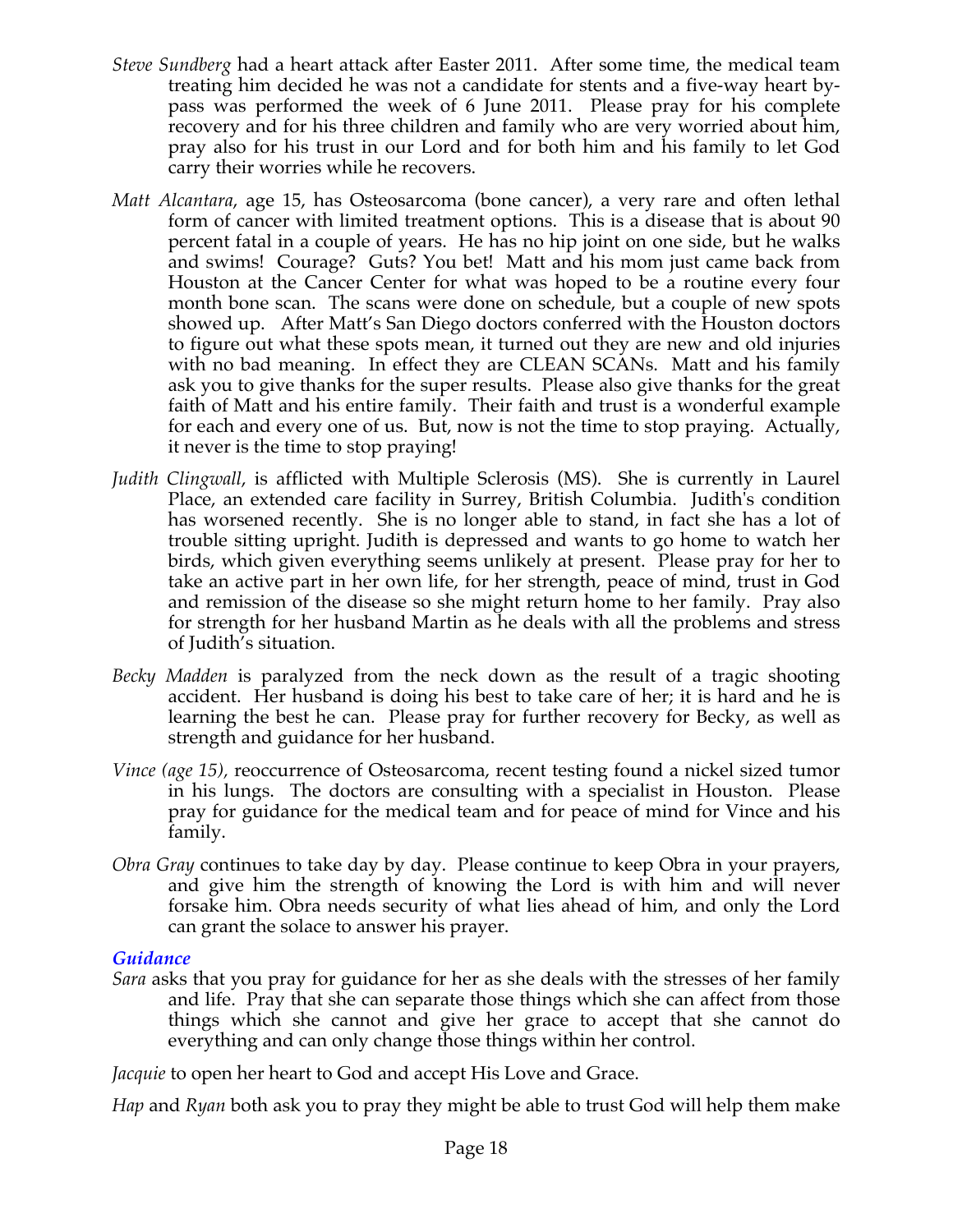the right decisions at the right time and not to worry uselessly, to change those things they can change, accept those things they cannot change, sleep well to be able to do the correct things with a clear head and that they will open their hearts to the Holy Ghost.

#### *New Position*

*Rev LTC Al Ryan* has been appointed Deacon-In-Charge of the mission parish of St. Augustine of Canterbury Anglican Church, Anglican Church in America (ACA) parish in Old Orchard Beach, Maine. It is a small but growing mission, which has been plagued by clergy change. Al, the diocesan pilot, has been appointed for one year, during which time he is to help them identify what their needs are for a vicar. He has done this before and asks you to pray for God's help one more time; not only for himself, but for the parish.

### *Armed Forces & Contractors*

Airman Donny Patton (Kadena AB, Japan), Jordan (USMC – Fleet Marine Force - Pacific), Trevor (USAF - KC-10 Boom Operator), Trevor (USN – Whidbey Island, EF-18 Pilot), Kurt Thomas (USN – Guam)

### *Thanksgiving*

All members of the AOC who traveled to the Biennial Convention in Statesville, North Carolina, give thanks for safe travel to and from the most wonderful experience in years.

*Hap Arnold* gives thanks for safe travel to and from San Francisco this past week.

### *Persecuted*

Around the world, Christians are under attack, not only in the Muslim world, but from Hindus and others in India. Also, they are under continual attack in the name of "Separation of Church and State" in the western world, as it becomes actively atheist or pro-devil buddy. Please pray for God's guidance and protection for all persecuted Christians and those around them.

# *Various Special Requests*

- We ask that you pray, please ask God that the Holy Ghost might give you insight into how you might make the lives of your friends and family better. Remember helping others is not just those who you don't know!
- Please join us in praying that the *Free Teen Guitar Class* will be continue to be an opportunity for God to work in the lives of the kids and their families. Please ask God to guide the class to new opportunities to make Him known to others. Help us to let the love of our Lord shine through us into their lives, putting Him first, so that He might enter in to their hearts and lives.

# *Question that only you can ask*

What would you like to know about our history, what we believe, what we do or how we operate? Hap is looking for material for the continuing education class and *Thought for the Day* material. Help us help you. Please send your question to Hap so we all can get an answer. Just because you don't know the answer to your question doesn't mean you are the only one who doesn't know. But, if you don't ask, no one will know.

# *I'd like to get a different point across or announce something*

If you have a different point of view, I would be happy to give you room to get your point across. While this publication is my perspective on events, I recognize not everyone may agree and that some people would like to express their own opinion. If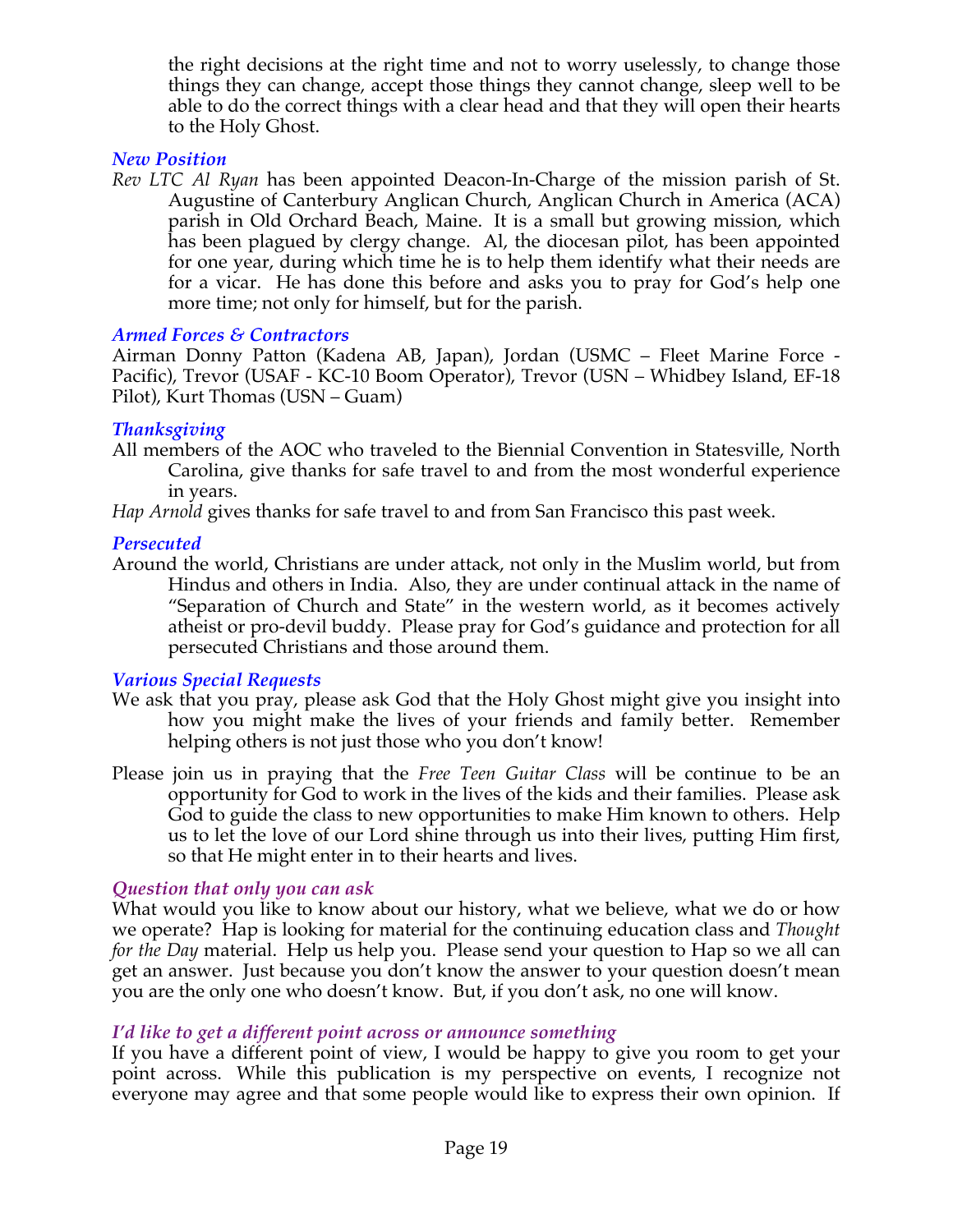you want to write something, please forward your item to Hap (with a note as to whether or not you would like editing help) to: hap@faithfulcenturion.org.

# *Epistleers*

We post the list of Epistle Readers in the Sunday Report each week so you can either plan your attendance or your pre-reading as the spirit so moves you.

#### **Date Reader**

|                  | 28 October 2012 Dru Arnold - Saints Simon and Jude, Apostles, |
|------------------|---------------------------------------------------------------|
|                  | superseding the Twenty-First Sunday after Trinity             |
| 4 November 2012  | Dru Arnold – Twenty-Second Sunday after Trinity               |
| 11 November 2012 | Dru Arnold - Twenty-Third Sunday after Trinity                |
| 18 November 2012 | Dru Arnold - Twenty-Fourth Sunday after Trinity               |
| 25 November 2012 | Dru Arnold – Sunday Next before Advent                        |
| 2 December 2012  | Dru Arnold – First Sunday in Advent                           |

*The near future, as well as Next Sunday*

28 October 2012 – Saints Simon and Jude, Apostles, superseding the Twenty-First Sunday after Trinity – Morning Prayer - Service start time 1000 (10:00 am); welcome or gathering songs before the service at 0945 (9:45 am); **Time 1000 (10:00 am); Location – 10603 Burrell Way, Descanso, CA**

4 November 2012 – Twenty-Second Sunday after Trinity – Morning Prayer - Service start time 1000 (10:00 am); welcome or gathering songs before the service at 0945 (9:45 am); **Time 1000 (10:00 am); Location – 10603 Burrell Way, Descanso, CA**

11 November 2012 – Twenty-Third Sunday after Trinity – Morning Prayer - Service start time 1000 (10:00 am); welcome or gathering songs before the service at 0945 (9:45 am); **Time 1000 (10:00 am); Location – 10603 Burrell Way, Descanso, CA**

18 November 2012 – Twenty-Fourth Sunday after Trinity – Holy Communion - Service start time 1000 (10:00 am); welcome or gathering songs before the service at 0945 (9:45 am); **Time 1000 (10:00 am); Location – 10603 Burrell Way, Descanso, CA**

25 November 2012 – Sunday Next before Advent – Morning Prayer - Service start time 1000 (10:00 am); welcome or gathering songs before the service at 0945 (9:45 am); **Time 1000 (10:00 am); Location – 10603 Burrell Way, Descanso, CA**

2 December 2012 – First Sunday in Advent – Morning Prayer - Service start time 1000 (10:00 am); welcome or gathering songs before the service at 0945 (9:45 am); **Time 1000 (10:00 am); Location – 10603 Burrell Way, Descanso, CA**

9 December 2012 – Second Sunday in Advent – Morning Prayer - Service start time 1000 (10:00 am); welcome or gathering songs before the service at 0945 (9:45 am); **Time 1000 (10:00 am); Location – 10603 Burrell Way, Descanso, CA**

16 December 2012 – Third Sunday in Advent – Holy Communion - Service start time 1000 (10:00 am); welcome or gathering songs before the service at 0945 (9:45 am); **Time 1000 (10:00 am); Location – 10603 Burrell Way, Descanso, CA**